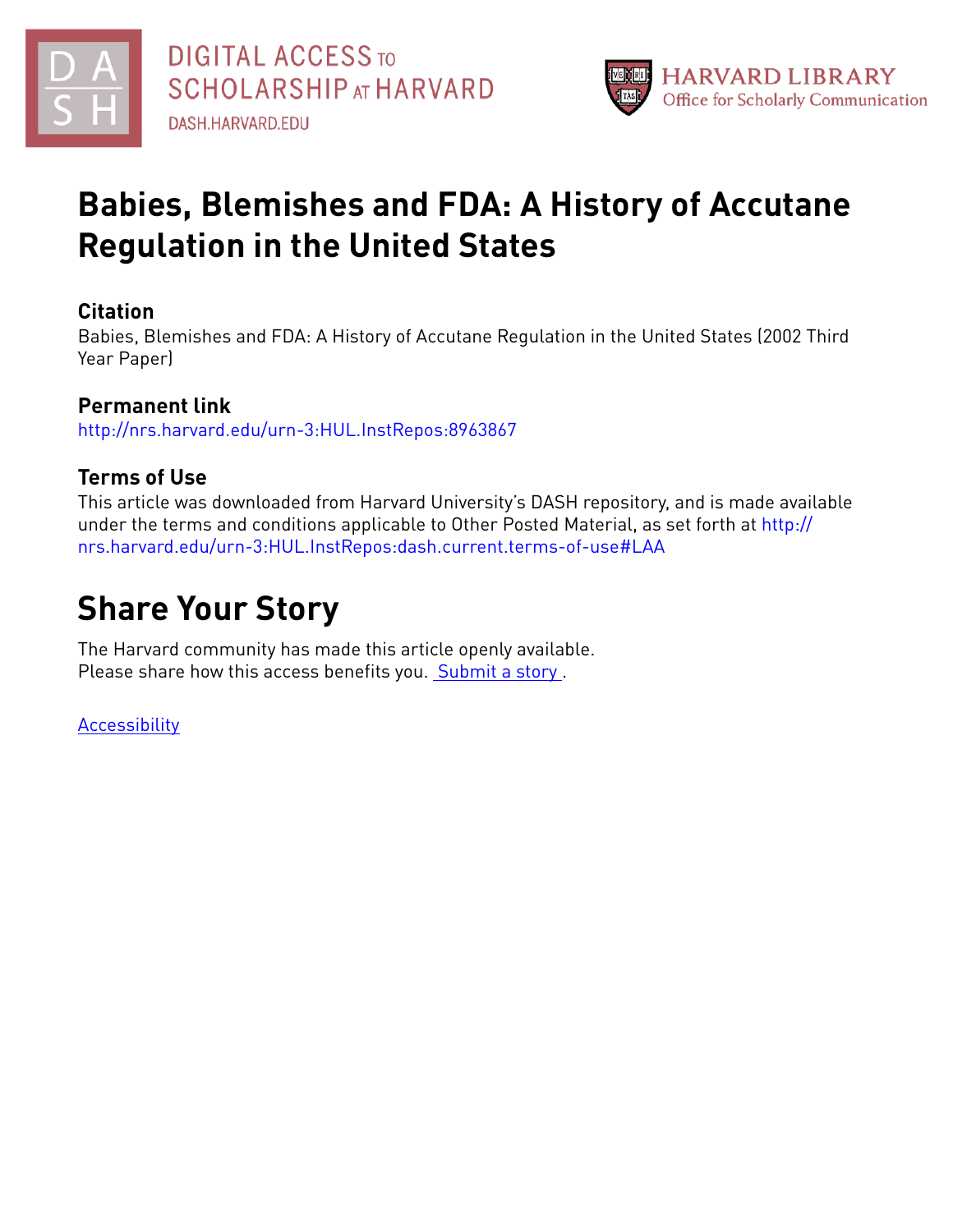# Babies, Blemishes and FDA:

# A History of Accutane Regulation in the United States

By Julia Green Harvard Law School Food and Drug Law Peter Hutt March, 2002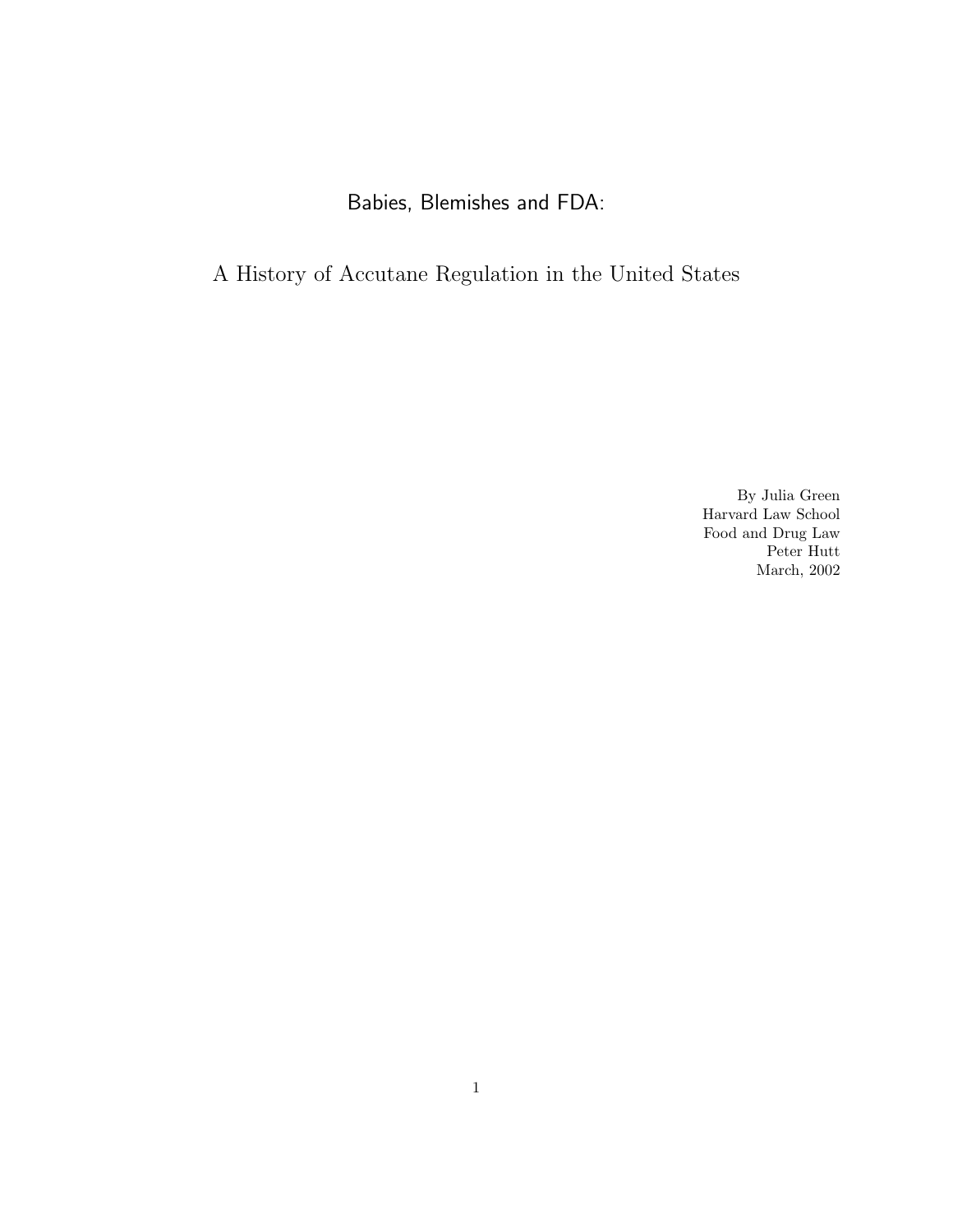The acne drug Accutane is one of the most dangerous products on the market today. The drug causes serious side-effects, most notably birth defects. Accutane is also one of the most effective prescription drugs available. This combination—unique efficacy coupled with unique risk—has posed a serious challenge for the Food and Drug Administration (FDA). Over the past two decades, FDA has grappled with how manage the completely preventable but persistently serious problem of Accutane-induced birth defects. On several occasions, the product spurred FDA to take unprecedented regulatory action.

In 1975 when American researchers for Hoffmann-La Roche began studying the chemical, isotretinoin, they were struck by its remarkable effectiveness.<sup>1</sup> The drug, which Roche Laboratories sells as Accutane, is an extremely powerful antidote to acne, unmatched by any other treatment. 85% of patients who take Accutane achieve full remission after a typical course of treatment (about five months).<sup>2</sup> Because of its exceptional power to cure acne, Accutane has been praised as a "miracle drug." $^3\,$  Just last year, FDA Consumer Magazine—FDA's own magazine—pronounced the drug "the biggest breakthrough in acne drug treatment over the last 20 years."<sup>4</sup>

This may seem like undue attention for a simple pimple remedy, but in actuality severe acne can be a seriously debilitating condition. A recent article in the Archives of Family Medicine noted, "Although acne is not a lifethreatening disease, it has significant physical and psychological ramifications such as permanent scarring, poor self-image, social inhibition, depression and anxiety."<sup>5</sup> The type of acne indicated for Accutane treatment—severe recalcitrant cystic acne—is an extremely disfiguring condition caused by a chronic oil and gland disorder. Much more than the familiar blackheads, the condition is marked by tremendous pus filled lesions which typically spread

 $1$ Accutane and Pregnancy, Wash. Post, Apr. 26, 1988 at A17.

<sup>&</sup>lt;sup>2</sup>Robert S. Stern, A Uniquely Effective Drug Is Teratogenic: The Case of Isotretinoin, 320 New Eng. J. Med 1007 (1989).

<sup>3</sup>See e.g. Jennifer Frey, For the Stupaks, 'Miracle' Drug Casts a Light on Son's Suicide, Wash. Post, Jan. 19, 2001, at C1.

<sup>4</sup>Michelle Meadows, The Power of Accutane, FDA Consumer, Mar. 1, 2001, at 18.

 $5$ Diane Thiboutot, New Treatments and Therapeutic Strategies for Acne, 9 Arch. Fam. Med 179, 179-180 (2000).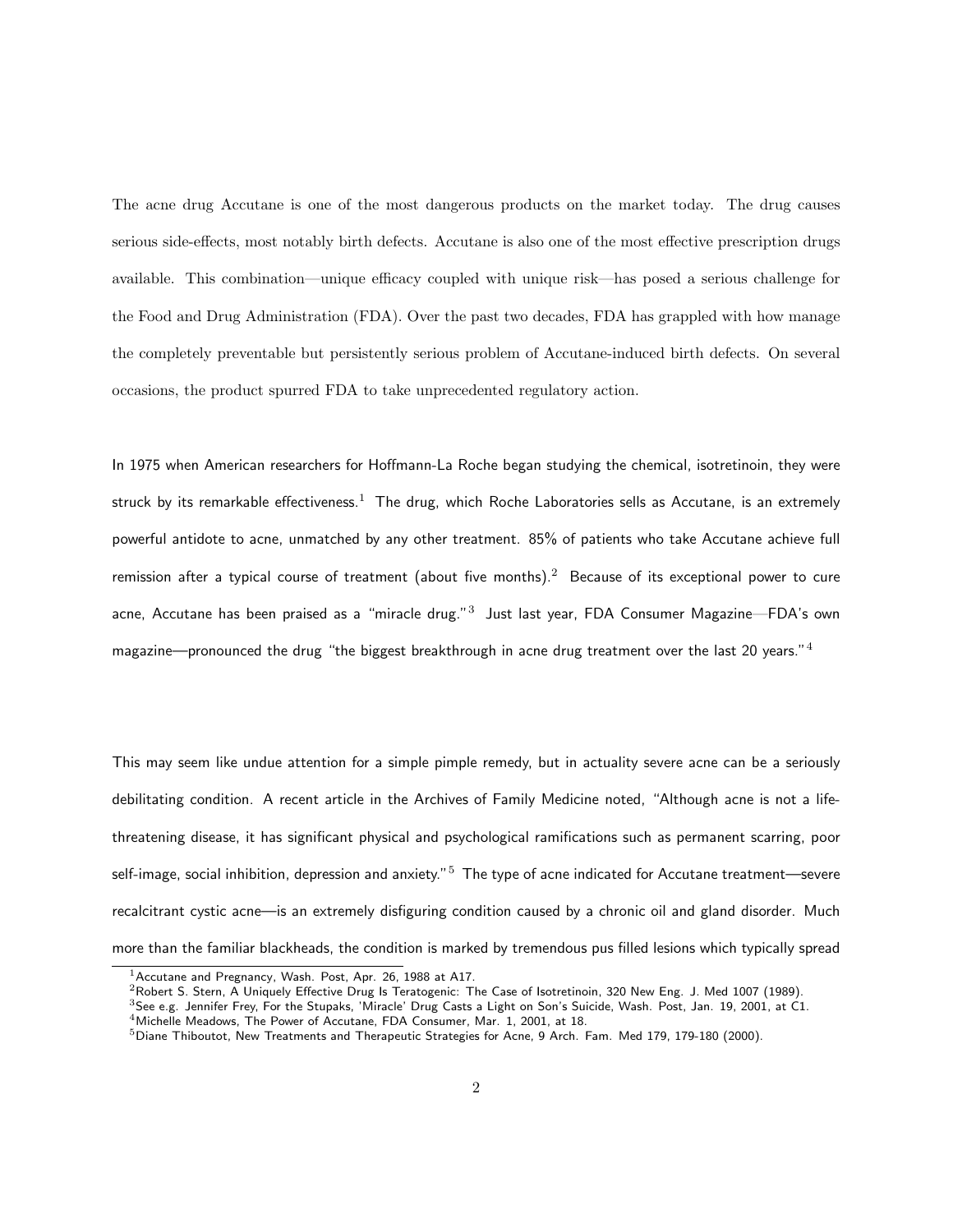across the entire face and neck leaving behind pitted scars. One FDA official noted that the cysts can be so cosmetically crippling that people cannot get jobs.<sup>6</sup> A patient described in the Journal of the American Medical Association (JAMA) became so displeased by his appearance that he dropped out of college.<sup>7</sup> According to Jennifer Hansen, a 21 year-old taking Accutane who keeps an online Accutane journal, This medicine has given me my life back.... I am now confident, happy and very excited about life. I no longer feel inferior and can actually look people in the eyes. $8$ 

Since its release, Accutane has provided tremendous revenue to its marketer, Roche; the drug brings in over \$700 million a year for the Swiss company's prescription drug unit, Hoffmann-La Roche. About 12 million people worldwide (including 5 million Americans) have taken Accutane, which is called Roaccutane outside the United States. $^9$  In 2000, Accutane sales totaled \$759.4 million—8% of total prescription drug sales. $^{10}$ 

But as productive as it is, both as a money-maker and a therapy, Accutane also has the potential to destroy lives. Accutane is an extremely dangerous teratogen: it can cause severe birth defects when taken during pregnancy. About one quarter of babies born who have been exposed to Accutane during gestation have major congenital deformities. Those babies born without major malformations frequently develop severe learning disabilities. A whole segment of Accutane babies do not even survive pregnancy: 40% are spontaneously miscarried. Dr. Edward Lammer, a medical geneticist and consultant to FDA, describes the overall risk posed by Accutane:

> This is an extraordinarily high absolute risk, really comparable, in terms of environmental exposures, only to Thalidomide or certain congenital infections. There is no other medication that poses an absolute risk anything remotely close to this, even medications used to treat cancer during pregnancy. $11$

 $6$ Cristine Russell, FDA Steps Up Warnings to Doctors, Blood Banks on Risks of Acne Drug, Wash. Post, Mar. 30, 1984, at A1 (quoting Dr. Carnot Evans, an FDA medical officer).

<sup>7</sup>Acne Drug Depression Warnings Highlight Need for Expert Care, 279 JAMA 1057 (1998).

 $^8$ Jennifer Hansen, Jenn's Accutane Journal, (2002) at http://jmhpr.tripod.com/accutanediary/index.html. There is no indication that Jennifer Hansen is affiliated with Roche's pharmaceutical company, Hoffmann-La Roche. The very fact that this young adult keeps a journal dedicated to her experiences with Accutane—and posts it on the internet—testifies to the power of the drug. <sup>9</sup>Mary Duenwald, After 20 Years, Debate Over Drug Persists, N.Y. Times, Jan. 22, 2002 at F7.

 $10$ Roche's U.S. Patent for Accutane Expires, Wall St. J., Feb. 13, 2002, at B9.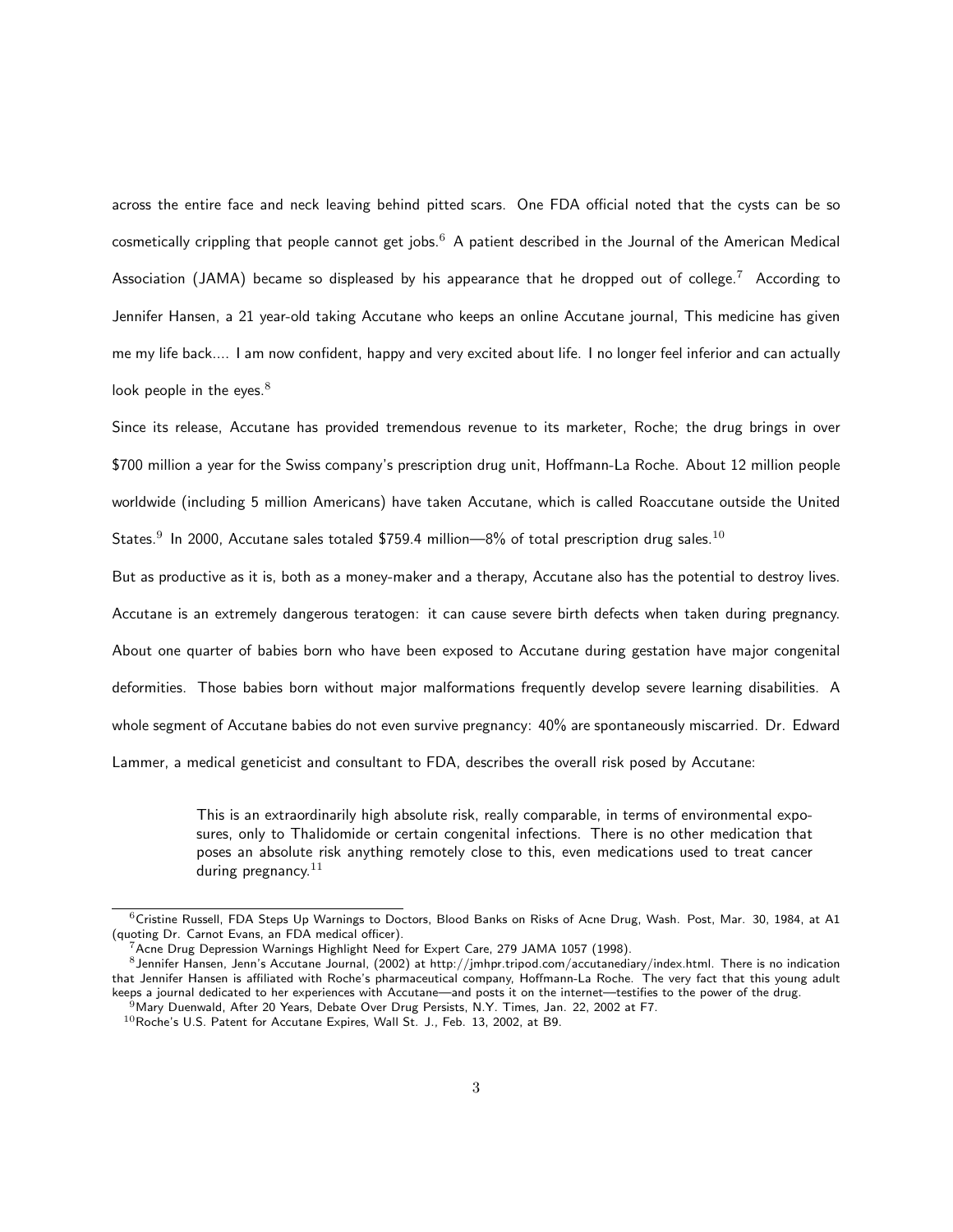According to Dr. Lammer, brain abnormalities are the most typical problem for Accutane babies, even babies who appear normal at birth (i.e. babies not counted in the 25%). In addition, Accutane commonly inhibits the development of the bones and cartilage of the face. Children may be born with no ears at all; sometimes there are small slits in the place of ears. Heart defects, which often grow fatal, characterize the third most common problem described by Dr. Lammer.<sup>12</sup> Many of the Accutane babies who do not suffer from congenital deformity have abnormally low  $IQ$  scores.<sup>13</sup>

Since its approval in 1982, references to Accutane have peppered the pages of law reviews and other publications. The drug has become an example for academics and others proposing reform.<sup>14</sup> The popular media also have related the problem of Accutane babies episodically through the19 years since Accutane-induced birth defects first appeared in 1983. But none of these accounts has offered a full history of Accutane in the U.S.

This paper takes a journalistic approach, tracing the chronology of Accutane in the U.S. in order to fill in the gaps of the story that has inspired so much controversy. Accutane has repeatedly pushed the frontier of FDA regulation, as the agency struggled to adapt its tools to meet the challenge of an extremely effective and extremely dangerous medication. By emphasizing the evolving American response to the high level of risk associated with Accutane, I hope to provide the material needed to evaluate the strengths and weaknesses of our current regulatory framework.

#### Discovery and Pre-Market Approval: 1970-1982

Perhaps the biggest challenge in chronicling Accutane has been to decipher the early history

 $\overline{\phantom{a}12}$ Id.<br> $\overline{\phantom{a}13}$ Testimony of Dr. Jane Adams before the Dermatologic Drugs Advisory Committee, Sep. 18 2000, available at http://www.fda.gov/ohrms/dockets/ac/00/transcripts/3639t1a.pdf.

<sup>&</sup>lt;sup>14</sup>See e.g. Joan H. Krause, Accutane: Has Drug Regulation in The United States Reached Its Limits?, 6 J. L. & Health 1 (1992); Barry R. Furrow, Enterprise Liability for Bad Outcomes from Drug Therapy: the Doctor, the Hospital, the Pharmacy, and the Drug Firm, Drake L. Rev 377 (1996).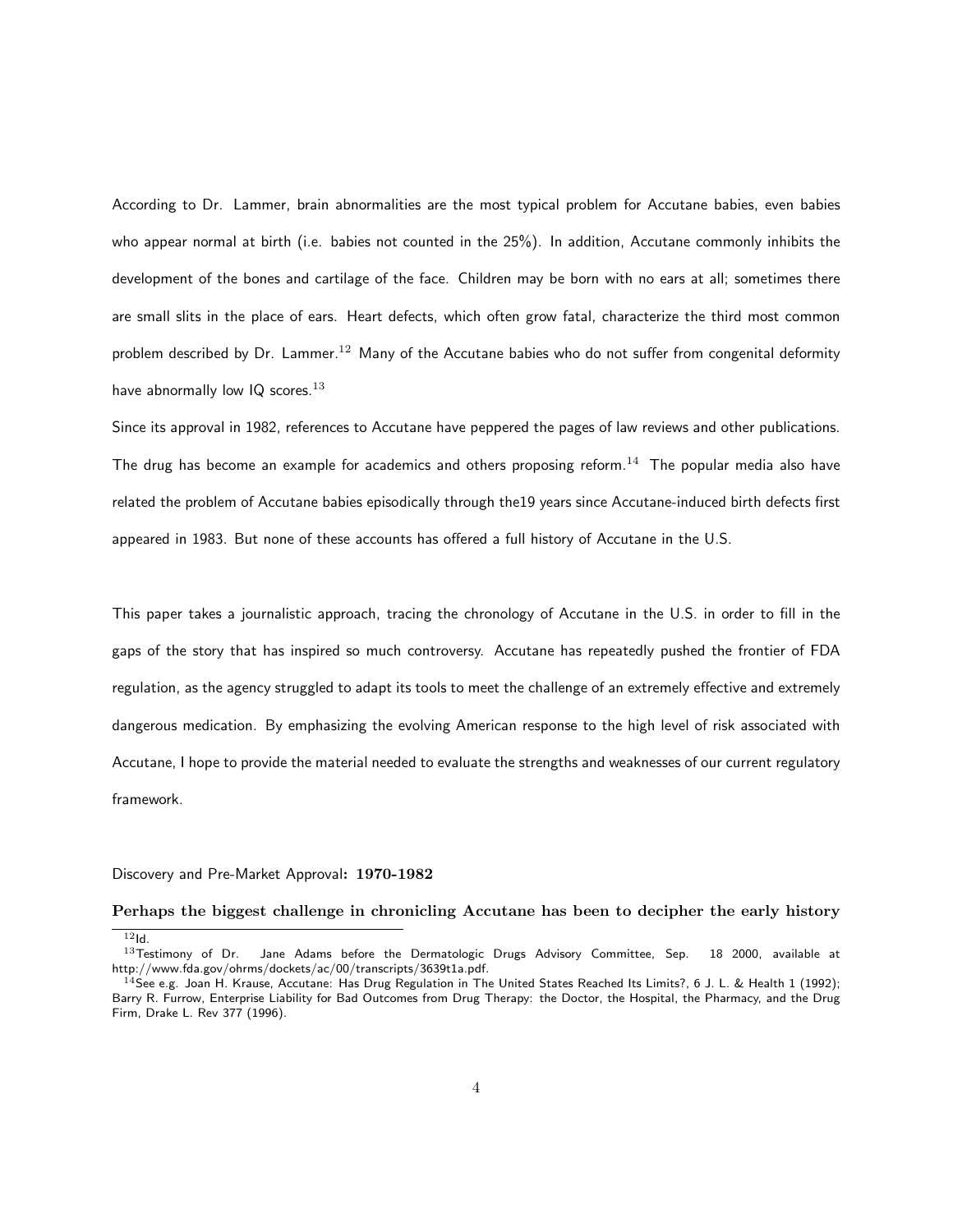of the drug. Most of the information about Accutane's development, testing and approval only began to emerge ten years after the drug reached the market. Creating a narrative has required piecing together fragments of the puzzle which surfaced over the course of the past decade.

One might blame Roche: the company has repeatedly gone to court demanding that material describing the development of Accutane be kept private.<sup>15</sup> Of course, all manufacturers have the right to maintain confidentiality of trade secrets. But some believe that the Roche exploits that authority in order to keep certain details—details which might reflect poorly on the company—obscured.<sup>16</sup> Questions about Roche's disclosure practices recur throughout for the Accutane story.

Dr. Werner Bollag first studied the chemical compound, 13-cis retinoic acid at Roche laboratories in Switzerland during the 1960s. Bollag tested the compound as a treatment for skin cancer, and in 1971, discovered the drug's ability to cure acne. But Bollag also realized that the drug could cause serious birth defects. The compound derived from vitamin A, a known teratogen. When it proved ineffective as a cancer therapy he abandoned the project. In a frequently quoted article from Retinoids Therapy, Bollag explained, "At that time [the 1970s], in the psychological climate engendered by the thalidomide tragedy, it would be inconceivable to develop an agent with teratogenic properties for the treatment of such a common complaint as acne." $17$ 

In 1975, two scientists at the National Institutes of Health (NIH) started testing Hoffmann-La Roche's 13-cis

<sup>&</sup>lt;sup>15</sup>Hoffmann-La Roche v. Yoder, 950 F. Supp. 1348 (Ohio 1997); Hammock v. Hoffmann-La Roche, 622 A.2d 546 (N.J. 1996).  $^{16}$ The searches conducted by Frank Yoder, Mark Somerson, and the advocacy group Public Citizen are discussed below.

 $17$ Quoted in Diane Nygaard, Accutane: Is the Drug a Prescription for Birth Defects, Trial, Dec. 1988 at 81; Krause supra note 14, at 7.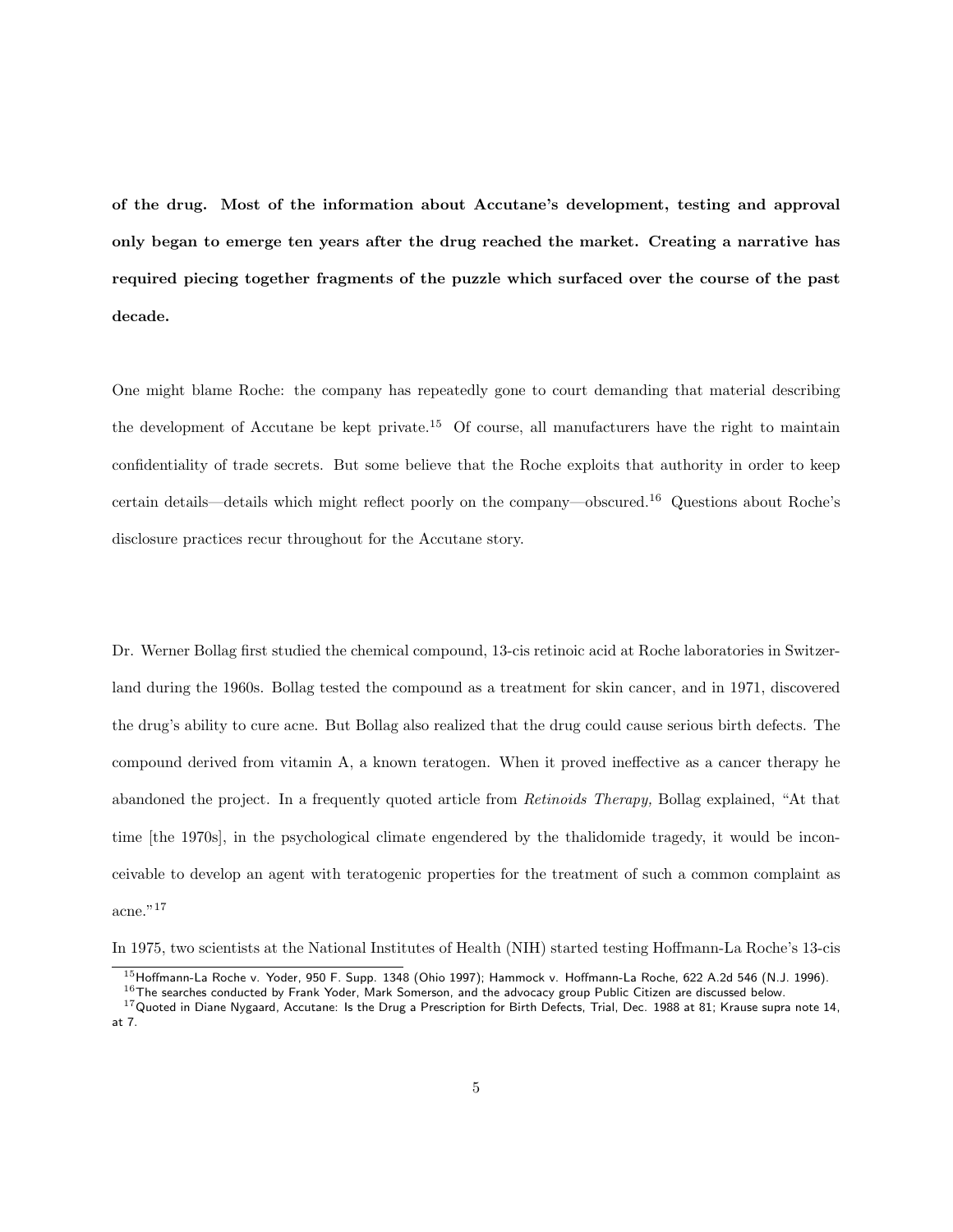retinoic acid (then known as isotretinoin) as a treatment for a severe skin disorder called lamellar ichthyosis. In their research, Drs. Frank Yoder and Gary Peck accidentally discovered that the chemical also cleared up acne. Subjects who had been covered with pimples returned to the office with clear skin.<sup>18</sup> On November 27, 1976 Yoder and Peck published their findings in the British medical Journal, Lancet.<sup>19</sup> According to the two doctors, Hoffmann-La Roche never informed them of Werner Bollag's work. "I didn't know about the 1971 studies until 1986," Peck later told the Columbus Dispatch, "My first reaction was that I wasn't sure that I believed it in the first place."<sup>20</sup> For years, Yoder and Peck believed that they were the first to discover the isotretinoin as an acne cure.

Isotretinoin became Accutane, and in clinical trials researchers carefully avoided exposing pregnant women to the drug. Hoffmann-La Roche had conducted animal studies, and offspring of subjects showed facial deformities much like the ones that have subsequently been seen in Accutane babies.<sup>21</sup> Most test centers excluded women. Those researchers who did include women in trials required a negative pregnancy test and contraceptive use. In an affidavit, David Benjamin who monitored the clinical trials in 1977 and 1978 explained, "I felt that the risk of giving birth to a deformed child... was so great as to make it ethically improper and scientifically foolish to give Accutane to women who were not using an effective form of contraception." According to Benjamin, one woman involved in a clinical trial became pregnant, and the company urged her to have an abortion.<sup>22</sup> When Roche submitted Accutane for FDA approval in July of 1981, the company reported that no human babies had been exposed to the drug.

FDA referred the application to the Dermatologic Drugs Advisory Committee, one of many panels of outside experts who provide FDA with independent recommendations about drug applications and other FDA poli-

<sup>&</sup>lt;sup>18</sup> Mark D. Somerson, Swiss Researcher Never Published Acne Drug Studies, Columbus Dispatch, May 1, 1996, at 2C.

<sup>&</sup>lt;sup>19</sup>Gary L. Peck and Frank W. Yoder, Treatment of Lamellar Ichthyosis and Other Keratinizing Dermatoses with an Oral Synthetic Retinoid, 2 Lancet 1172 (1976).

 $^{20}$ Somerson supra note 18.

 $^{21}$  Nygaard supra note 17at 81 (citing FDA's, Summary Basis of Approval, NDA 18-662, Jan. 15, 1982).

 $22$ Mark D. Somerson and Jill Riepenhoff, Patient was Urged to Get an Abortion; Researcher Feared Defects in Accutane User's Baby, Columbus Dispatch, Apr. 8, 1996 at 1C (quoting Benjamin's 1994 affadavit for Fetterolf v. Hoffmann-La Roche, 651 N.E.2d 1309, (Ohio 1995)).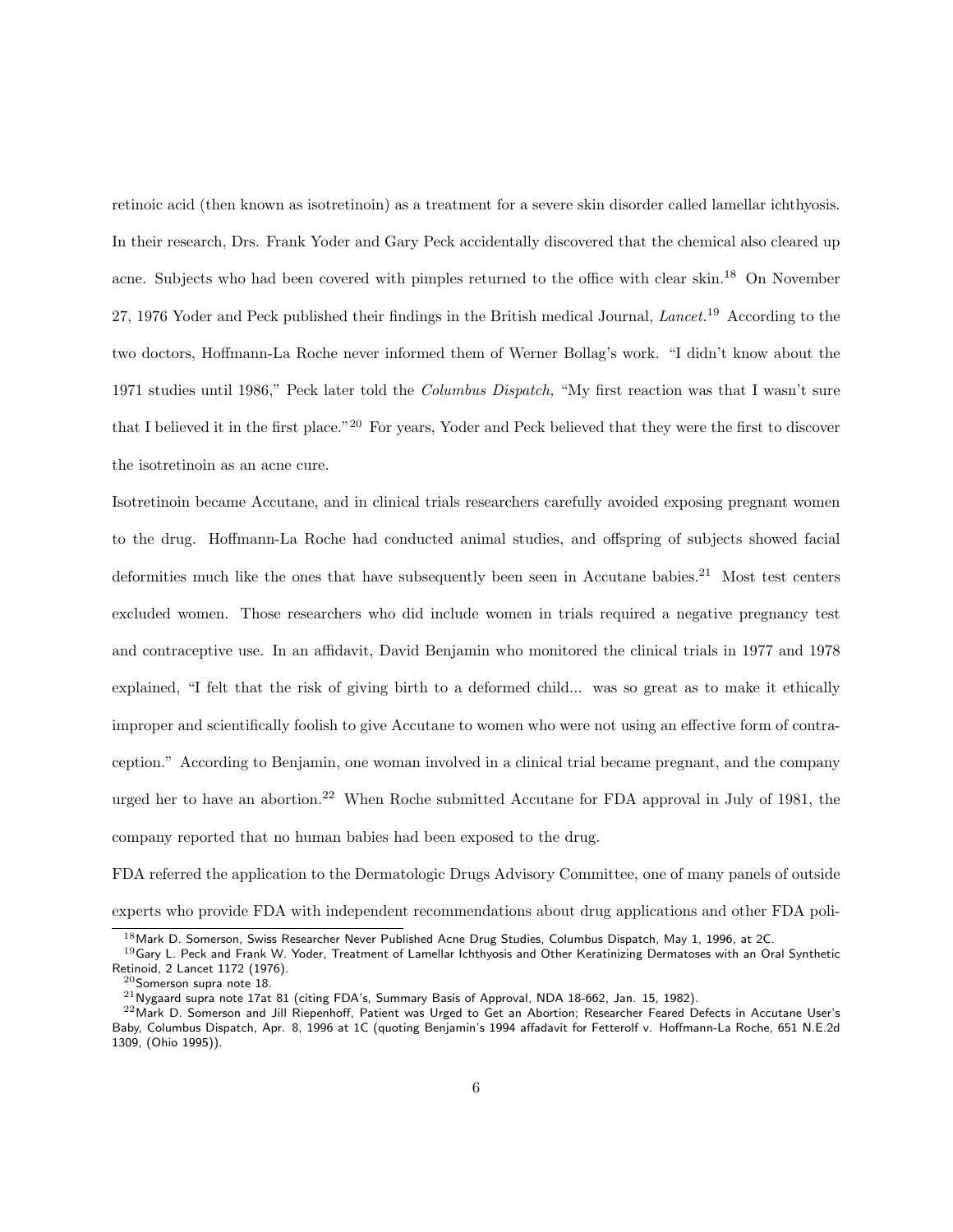cies. FDA provides administrative support to the Dermatologic Drugs Advisory Committee, which includes several dermatologists, other medical experts and a consumer representative. FDA generally follows advisory committees' recommendations, though they are not binding.<sup>23</sup>

In January 1982 the Dermatologic Drugs Advisory Committee suggested FDA approve Accutane. But the Committee also urged that the label be revised. In its application for Accutane, Roche had written "Teratogenicity was observed in rats at a... dose of 150 mg/day. In rabbits, a dose of 10 mg/day was teratogenic... and induced abortions. There are no adequate and well-controlled studies in pregnant women."<sup>24</sup> Roche suggested a pregnancy risk rating of C. There are five risk categories: A, B, C, D and X, and a rating of C indicates that "studies in animals have revealed adverse effects of the fetus and there are no controlled studies in women.... Drugs should be given only if the potential benefit justifies the potential risk to the fetus." FDA insisted that Roche upgrade the warning for Accutane and classified it as category X, which indicates that the risk to fetus clearly outweighs any possible benefit from using the drug during pregnancy. 25

Clearly, the absence of human birth defects was the direct result of Hoffmann-La Roche's testing conditions: all female participants were given pregnancy tests and contraceptives, and the one woman who did become pregnant aborted. Although FDA heightened the pregnancy risk rating for the drug, the original label did not suggest the careful precautions that Roche itself had used during clinical trials. Instead, the label noted the fact that there had been no evidence of birth defects in humans.<sup>26</sup>

In May 1982, nine months after the application had been submitted, FDA announced approval of Accutane.

 $^{23}$ Information about FDA's advisory committees is available at the Center for Drug Evaluation and Research website, at http://www.fda.gov/cder/audiences/acspage/index.htm.

<sup>24</sup>Quoted in Jill Riepenhoff and Mark D. Somerson, Company Soft-Pedaled Accutane Tie to Birth Defects in 1982, Columbus Dispatch, May 19, 1996 at 2D.

 $^{25}$ Testimony of Dr. Colonel Evans before the Dermatologic Drugs Advisory Committee, 37 (May 8, 1989) available at http://www.fda.gov/ohrms/dockets/ac/accutane/29t1.pdf.

 $^{26}$ Quoted in Krause supra note 14, at 17.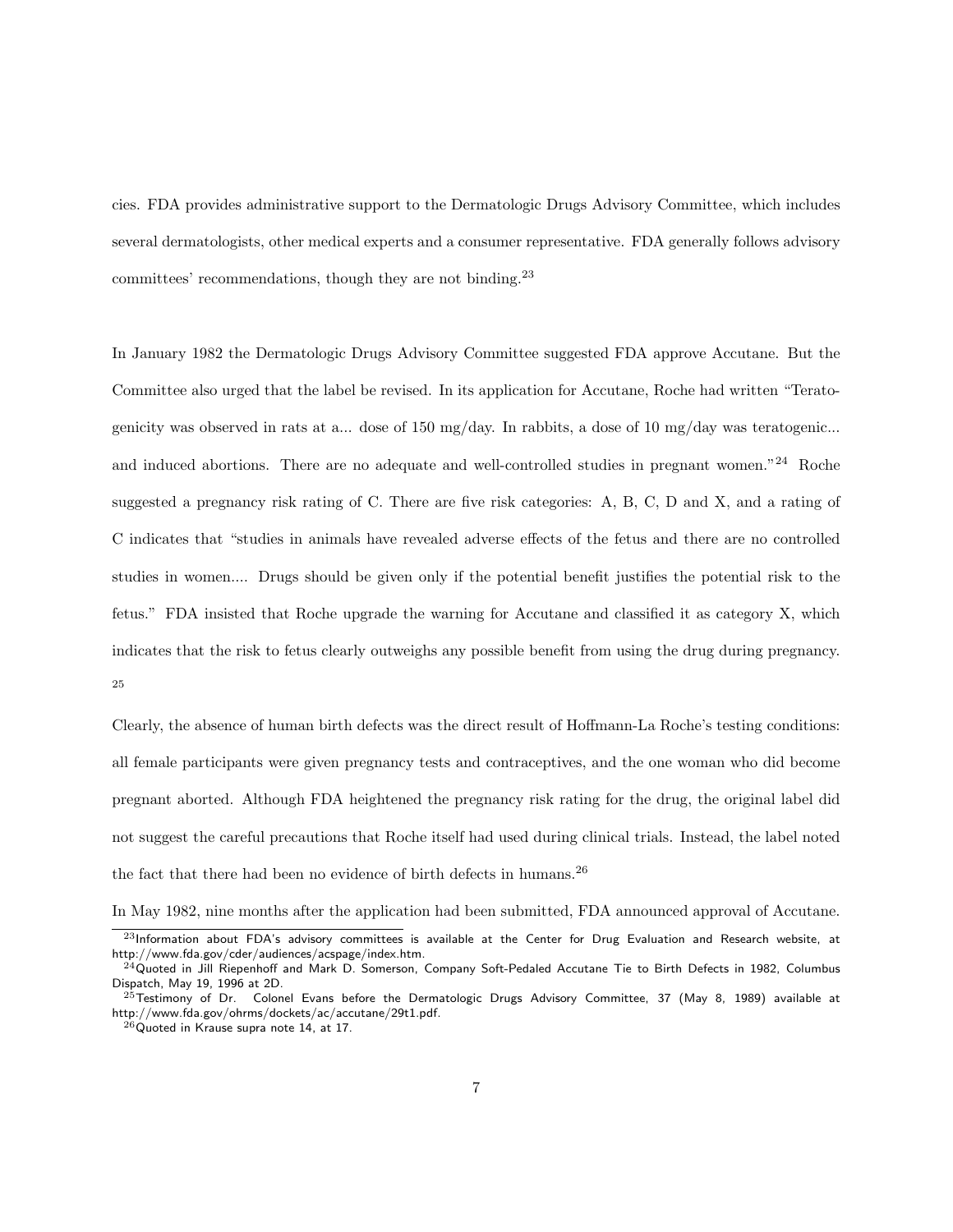The drug had been classified "1A," top priority, and awarded fast track approval. According to a Hoffmann-La Roche spokeswoman quoted in the *Washington Post*, Approval came through so fast that it came as quite a surprise to everyone. . . " Caught off guard, Hoffmann-La Roche took an extra four months preparing to launch the drug. The United States was the first country to approve Accutane.<sup>27</sup>

#### Early Marketing: 1984-1987

In September 1982, Accutane arrived to a warm welcome. "There has never been a drug like it" Newsweek reported.<sup>28</sup> U.S. News and World Reports stated that Accutane could clear up most cases of acne within a few months.<sup>29</sup> During the first six months of marketing, doctors wrote 200,000 prescriptions for Accutane many more than even Hoffmann-La Roche had expected.<sup>30</sup>

At the same time, some of the doctors who had studied the drug began to voice alarm. Dr. Henry J. Roenigk had been chairman of the dermatology department at Northwestern University and participated as a researcher for Roche during clinical trials. In May 1982—just as FDA granted approval—Roenigk published an article in the *Journal of Dermatology* about Accutane's potential to cause birth defects.<sup>31</sup> Dr. Frank Yoder, one of the two NIH scientists who had seemingly discovered the acne remedy, wrote a letter to JAMA in January 1983. "I wish to express my concern and anxiety over the potential tragedy that might arise from abuse and misuse of Accutane.... The potential toxicity of this drug has been seriously

 $^{27}$ Penny Chorlton, FDA Outpaced Firm on Acne Drug, The Wash. Post, Sept. 14, 1982 at A17.

<sup>&</sup>lt;sup>28</sup> Matt Clark, Now a Real Cure for Acne, Newsweek, Sep. 13 1982, at 56 (quoting Dr.. Eugene Farber, chief of dermatology at Stanford University School of Medicine).

 $^{29}$ Remedy for Acne, U.S. News and World Report, Oct. 11, 1982 at. 83.

 $30$ Riepenhoff and Somerson, supra note 24.

 $31$ Quoted in Mark D. Somerson and Jill Riepenhoff, Drug Had A Reputation in Europe, Doctor Recalls, Columbus Dispatch, Apr. 27, 1996 at 1C.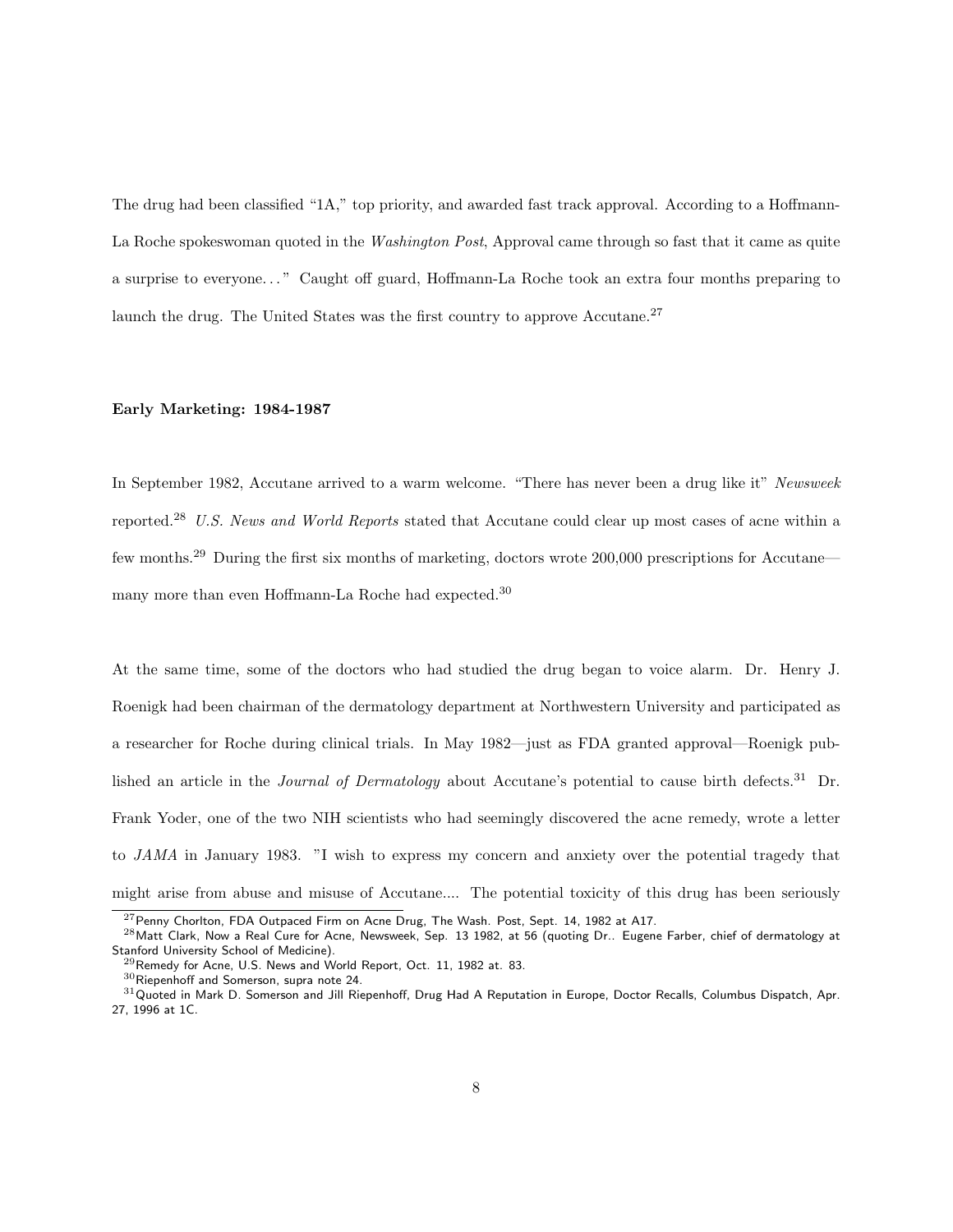under-emphasized."<sup>32</sup>

Hoffmann-La Roche reproached the scientists for releasing information obtained while working for the company. Yoder claims that he received a hostile phone call from Roche executives. According to him, Roche representatives "angrily told me I should not be writing that sort of confidential information. I didn't agree with them. I thought the public good must be served." (Roche has not confirmed this account.) Shortly afterward the company sent letters to all scientists who had participated in clinical trials, stressing the confidentiality of information obtained during research sponsored by Hoffmann-La Roche. In a 1996 court case, a Roche employee testified, "'An investigator had written an article, and we wanted to re-emphasize to all investigators that the information they received was confidential."<sup>33</sup>

Within a few months, Hoffmann-La Roche began receiving stories about of babies born with severe birth defects to women who had taken Accutane. In June 1983—nine months after the drug had been released—three cases were reported to Roche.<sup>34</sup> The Company quickly sent out a "Dear Doctor" letter, warning against the dangers of using Accutane during pregnancy.<sup>35</sup> That August, FDA published an article in *Lancet* describing 12 reported cases of "adverse pregnancy outcomes" attributed to Accutane.<sup>36</sup> Roche distributed red warning stickers to pharmacies for Accutane containers and mailed a second Dear Doctor letter to 500,000 physicians. The company also revised the drug label to include more information about birth defects and a more prominently placed warning.<sup>37</sup>

In September 1983, the advocacy organization Public Citizen petitioned FDA to further adjust the Accu-

<sup>32</sup>Frank W. Yoder, Isotretinoin: A Word of Caution, 249 JAMA 350 (1983).

 $33$ Quoted in Mark D. Somerson and Jill Riepenhoff, Doctor Defends his Articles, Columbus Dispatch, Apr. 26 1996 at 1A.

<sup>34</sup>Pregnant Women Given Warning on Acne Drug, N.Y. Times, Jul. 26, 1983, at A12.

<sup>35</sup>Accutane and Pregnancy, supra note 1.

<sup>36</sup>Franz W. Rosa, Teratogenicity of Isotretinoin, Lancet 513 (1983).

 $37$ Testimony of Dr. Jonathon Wilkin before the Dermatologic Drugs Advisory Committee, 37 (Sep.18 2000), available at http://www.fda.gov/ohrms/dockets/ac/00/transcripts/3639t1a.pdf.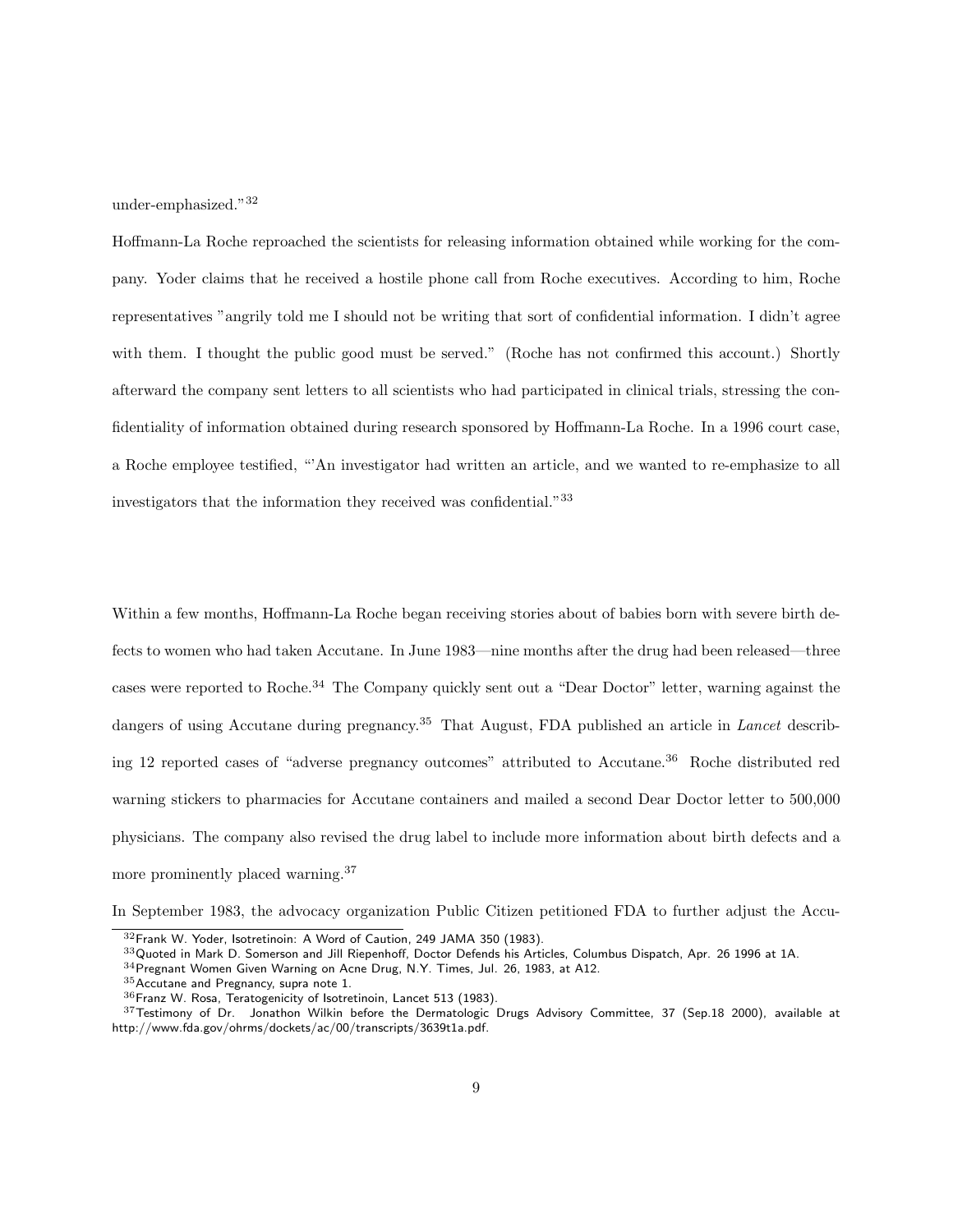tane label. Public Citizen's Health Research Group claimed that the drug's warnings were inadequate and consequently Accutane had been over-prescribed. The group demanded a boxed warning describing the possibility of birth defects, spontaneous abortions, Chrohn's disease and several other serious health problems. In addition, Public Citizen asked FDA to require patient package inserts explaining the possible side-effects in non-technical language. FDA declined Public Citizen's requests. <sup>38</sup>

In the first 18 months of marketing, about 400,000 patients took Accutane. By March 1984, Roche collected reports of 20 Accutane babies.<sup>39</sup> The Dermatologic Drugs Advisory Committee convened a meeting to address the problem.

On the Committee's recommendation, FDA had Roche further strengthen Accutane's warning about birth defects. The label explicitly suggested that patients use contraceptives beginning a month before therapy. Roche also took out a "Medical Director's Page" in JAMA to inform doctors who might prescribe the drug. In addition, FDA advised blood banks to refuse donations from Accutane users. Although mild by today's standards, these controls were deemed "unprecedented regulatory action" by FDA spokesman William Grigg.<sup>40</sup>

Between 1984 and 1988 Roche delivered seven more Dear Doctor letters warning about Accutane.<sup>41</sup> In June 1985, FDA and Roche again upgraded the caution on the label, this time including a boxed warning as Public Citizen had requested in 1983.<sup>42</sup> At that time, the boxed warning was the most serious directive that FDA employed, short of recall. Practitioners have suggested that FDA requires a black box warning when it

 $^{38}$ Larry Sasich, HRG Publication  $\#1537$ , available at http://www.publiccitizen.org/publications/release.cfm?ID=4899. <sup>39</sup>Cristine Russell supra note 6.

 $40$ Id.

<sup>41</sup>Jonathon Wilkin, supra note 37 at 36.

<sup>42</sup>Larry Sasich, supra note 38.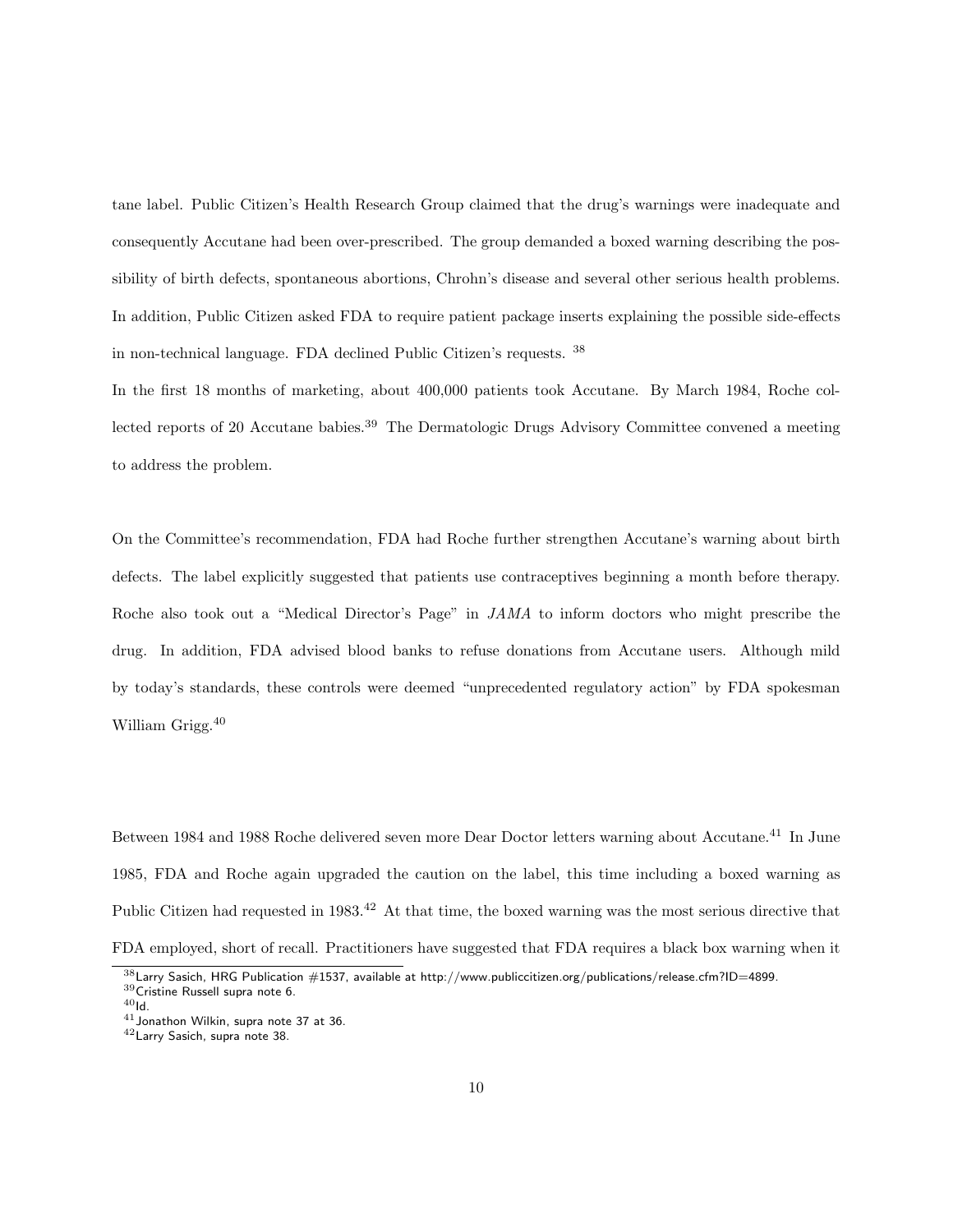hopes to decrease sales of a drug.<sup>43</sup> But in the years following the revision, Accutane prescriptions remained common and reports of severely deformed babies continued to surface.<sup>44</sup>

### Surviving the Risk of Recall: 1988-1995

In a private memo dated February 11, 1988 several scientists at FDA's Division of Epidemiology urged the agency to actively consider taking Accutane off the market. "All efforts to date have been unsuccessful at protecting against pregnancy exposure and the sequalae of birth defects and abortion." Based on studies of Michigan Medicaid patients, the authors, Drs. David Graham, Franz Rosa and Carlene Baum, estimated 900 to 1300 Accutane babies had been born in the U.S.<sup>45</sup> FDA had received reports of only 62 deformed babies.<sup>46</sup> In March, the Centers for Disease Control (CDC) released a report describing four New Jersey cases of multiple serious birth defects in babies exposed to Accutane before birth.<sup>47</sup> FDA scheduled a meeting of the Dermatologic Drugs Advisory Committee for the end of April.

On April 22, four days before the scheduled meeting, an account of the confidential FDA memo appeared on the front page of the New York Times.<sup>48</sup> Someone had leaked the document. News of the large estimated number of Accutane babies—combined with the large number of abortions suggested to have been caused by the drug—sparked a craze of media attention. Journalists questioned whether the manufacturer and doctors had pushed the drug too far and whether FDA had approved the drug too quickly.<sup>49</sup> New York Represen-

<sup>43</sup> Raymond G. Mullady, Everything You Needed and Wanted to Know About Black Boxed Warnings, 68 Def. Couns. J. 50, 54 (2001).

 $^{44}$ See e.g. Edward Lammer et. al, Retinoic Acid Embryopathy, 313 New Eng. J. Med. 837 (1985).

<sup>45</sup>Gina Kolata, Anti-Acne Drug Faulted in Birth Defects, N.Y. Times, Apr. 22, 1988, at A1.

 $^{46}$ Krause, supra note 14, at 20.

<sup>47</sup>Accutane and Pregnancy, supra note 1.

<sup>48</sup>Kolata, supra note 45.

<sup>49</sup>See e.g. Philip J. Hilts and Susan Okie, Accutane: Recklessness or Reasonable Risk?, Wash. Post, Apr. 26, 1988, at A17.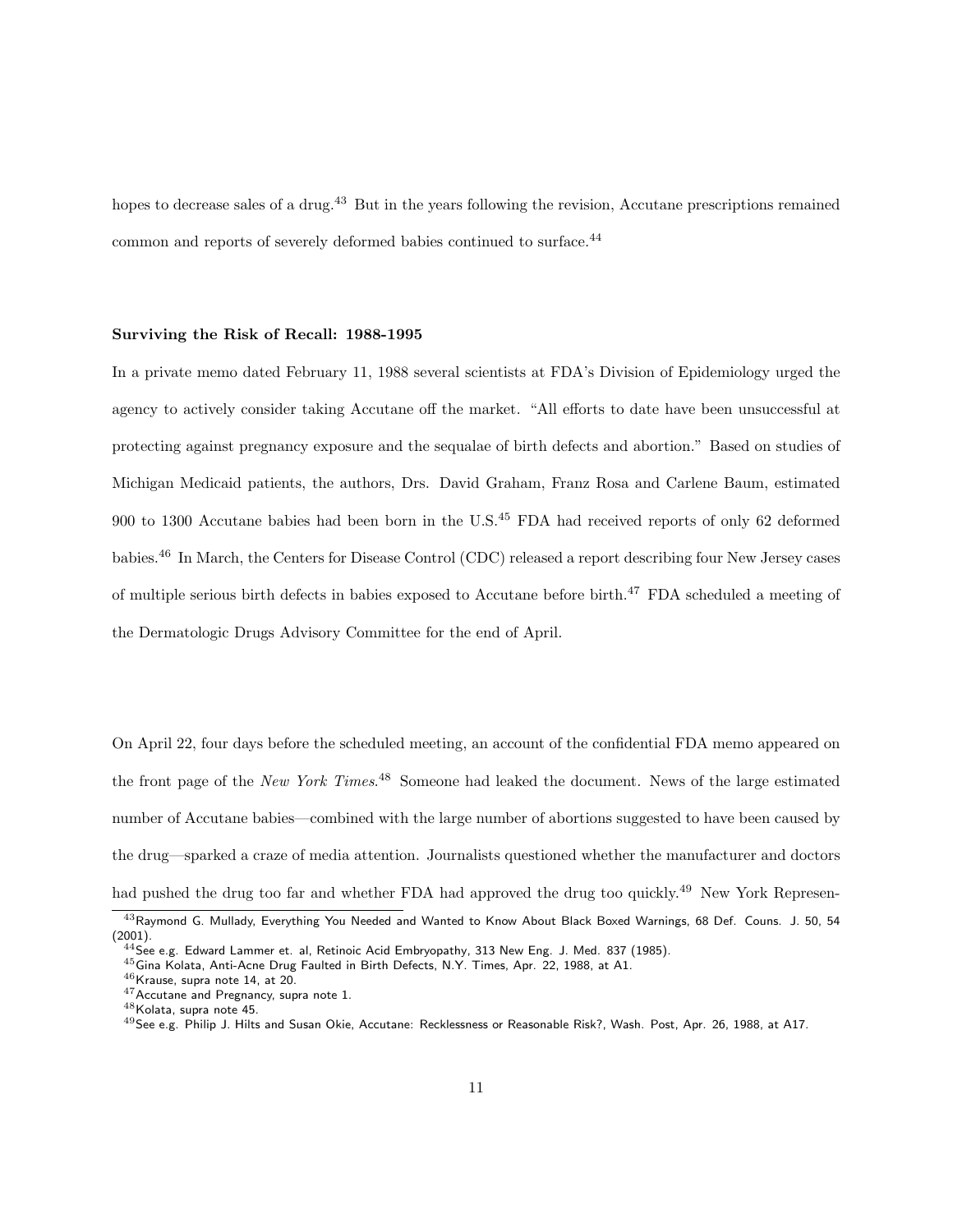tative Ted Weiss publicly called on FDA to limit access to the drug. Weiss also questioned the agency's response, Why does the FDA proceed merely to schedule another advisory committee meeting?... We must not allow the advisory committee process to be used as an excuse to permit such a seriously birth-deforming drug to remain on the market. <sup>50</sup> A day later, Hoffmann-La Roche chimed in, indicting the Michigan study as "essentially meaningless" and calling the figures "grossly overstated."<sup>51</sup> The company argued that the data had been obtained from too small a sample size for extrapolation and had been misinterpreted by FDA. Dr. Frank Yoder, by now no friend to Hoffmann-La Roche, gave a statement to the Washington Post, calling the company "negligent and wrong" for over-promoting the drug to doctors who were not dermatologists. Yoder also described the firm safeguards that had been in place during testing to ensure that no pregnant women were exposed to the drug. "It is incredible to require that in a study but not in a mass market situation.... This was very, very wrong." Hoffmann-La Roche officials "angrily dismissed" Yoder's charges.<sup>52</sup> One source of controversy was the disparity between Accutane use in the U.S. and that in other countries. As of April 30, 1988 only three Accutane babies had been born in Europe.<sup>53</sup> A dermatologist in England commented, "The U.S. experience is one which horrifies us."<sup>54</sup> Most countries in Europe strictly limited access to the drug. In Switzerland, doctors had to register with the government to prescribe it. In the United Kingdom, only 350 dermatologist had authority to prescribe Accutane and only hospitals could dispense it. As a prerequisite to receiving the drug in Britain, a woman had to stipulate that she would be willing to have an abortion. Sweden never approved Accutane for general use; dermatologists applied for special permission when a patient had a particular need. In Spain, the Ministry of Health kept the name and address of every woman taking Accutane in a special registry. The European approach to Accutane reflected not just a different regulatory methodology, but also differing circumstances. In the wake of Thalidomide, Europeans

 $50$ Quoted in Michael Abramowitz and Philip J. Hilts, FDA Eyes Ban on Acne Drug, Wash. Post, Apr. 23, 1988, at A1.

 $51$ Phillip M. Boffey, Maker of Drug for Acne Calls Birth-Defect Report "Invalid," N.Y. Times, Apr. 23, 1988, § 1, at 1.

<sup>52</sup>Abramowitz and Hilts, supra note 50.

<sup>53</sup>Linda Amster, Saturday News Quiz, N.Y. Times, Apr. 30, 1988, § 1, at 14.

<sup>54</sup>Quoted in Gina Kolata, Europeans Placed Stiffer Curbs on Acne Drug, N.Y. Times, Apr. 28, 1988, at A1.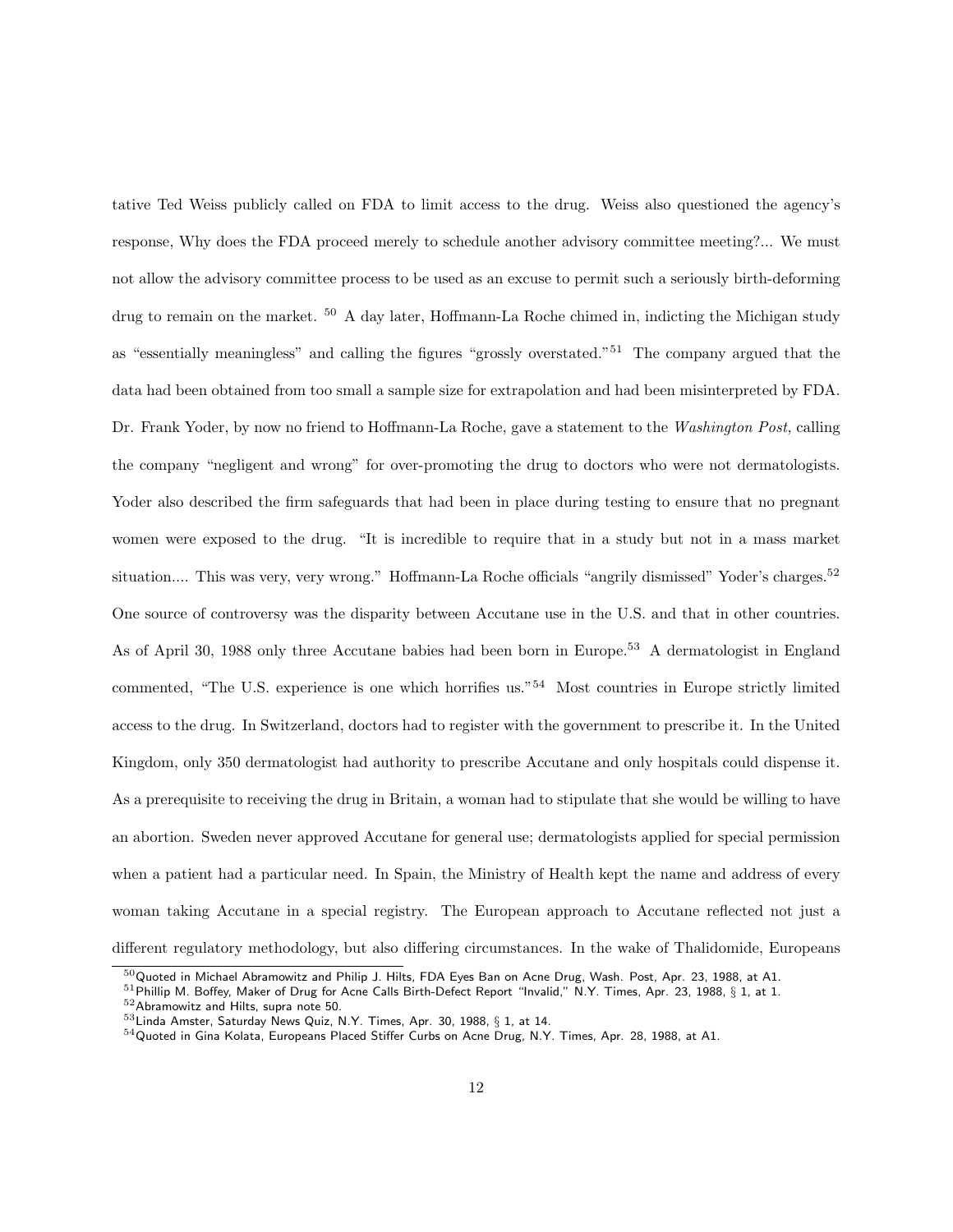treated all teratogenic drugs extremely cautiously. According to the British dermatologist quoted above, "As a group of doctors who lived through Thalidomide, we are much more careful about using Accutane."<sup>55</sup> Advocates such as Public Citizen pointed to the low number of Accutane-related birth defects abroad as evidence of the need for restricted access.<sup>56</sup>

The Committee meeting on April 26th was just as contentious as the public debate that preceded it.<sup>57</sup> One spectator remarked that the doctors had clearly divided into two camps: the dermatologists versus the pediatricians.<sup>58</sup> Everyone agreed that Accutane caused birth defects, but the dermatologists asserted that because it was so effective, and because treatment could be limited to a few months, the drug should remain on the market. Hoffmann-La Roche proposed an aggressive education program to reduce the risk of pregnancy. CDC's Dr. J. David Erickson rejected this tactic, "the current approach... has failed." He suggested the drug be dispensed only at a limited number of regional centers. Others from the Division of Epidemiology presented evidence that the drug was "markedly overprescribed."<sup>59</sup> Ultimately, the Committee voted 4-to-3 to keep Accutane on the market but with restricted access. The Committee recommended that only a limited number of certified physicians be permitted to dispense the drug. In addition, women at high-risk of pregnancy would be required to procure a second opinion before receiving Accutane.<sup>60</sup> A month later, FDA announced that it would not follow the Committee's recommendation to restrict access

to Accutane. Questioning whether it had the authority to dictate who could prescribe the drug, FDA instead mandated new warnings for the label. The agency required that Hoffmann-La Roche provide informed consent forms to be signed by patients and doctors. In addition the FDA directed the company to double the type size in the warning; include a picture of a baby deformed by Accutane in the material going to patients;

 $55I<sub>d</sub>$ 

<sup>56</sup>Larry Sasich, supra note 38.

 $57$ Transcripts available at http://www.fda.gov/ohrms/dockets/ac/accutane.htm.

 $58$  James L. Mills, Protecting the Embryo from X-Rated Drugs, 333 New. Engl. J. Med. 124, (1995).

 $59$ Transcripts from the Dermatologic Drugs Advisory Committee, Apr. 26, 1989, available at http://www.fda.gov/ohrms/dockets/ac/accutane.htm.

 $^{60}$ Michael Abramowitz, FDA Advised to Limit Accutane Prescriptions, Wash. Post, Apr. 27, 1988, at A1.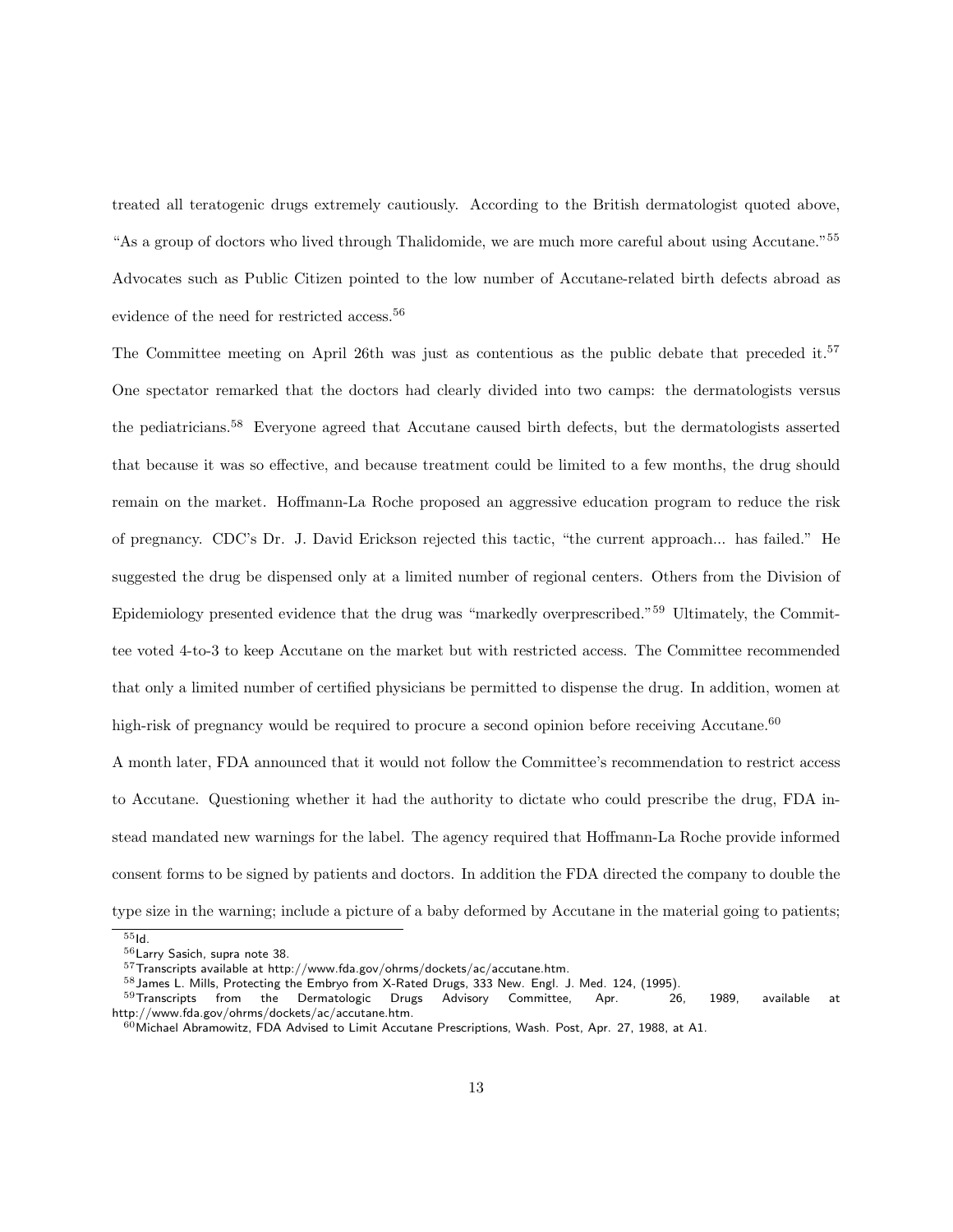dispense the drug in a blister-pack with warnings on every package; instruct doctors that they should give both written and oral warnings; add a symbol of a pregnant woman crossed out on the material given to doctors and patients; and conduct follow-up studies to determine the efficacy of the new program.<sup>61</sup> Again, Accutane had pushed FDA to "an extraordinary new measure," one which the agency itself described as "unprecedented," $62$  and "a very dramatic and innovative approach." $63$ 

Hoffmann-La Roche announced that it would comply with FDA's requirements. In addition, the company offered to pay the costs of contraceptive counseling and pregnancy testing for any woman receiving a prescription of Accutane.<sup>64</sup> Taken together Roche titled the new interventions its Pregnancy Prevention Program and implemented the changes in October 1988. Researchers at the Slone Epidemiology Unit of the Boston University School of Public Health were enlisted to study the efficacy of the program as dictated by FDA.

Debates continued throughout 1989. On May 8, 1989, the Dermatologic Drugs Advisory Committee again met to discuss Accutane. The group accepted comments from representatives of Teratology Society of America, the Association for Retarded Citizens of the U.S., the March of Dimes, the Accutane Litigation Group, and the American Academy of Pediatrics among others. Dermatologists presented pictures of patients who had suffered from extremely severe acne and had been cured by Accutane. Epidemiologists at CDC expressed the "deep level of concern that we feel... about the ongoing very high rate of use." Hours were spent arguing over the numbers. Committee members agreed that it was too soon to evaluate Roche's success in reducing pregnancy–the Pregnancy Prevention Program was only six months old; FDA would continue to monitor

the situation. <sup>65</sup>

 $61$  Described in the transcripts from the Dermatologic Drugs Advisory Committee Meeting, May 8, 1989, available at http://www.fda.gov/ohrms/dockets/ac/accutane.htm.

 $^{62}$ Philip J. Hilts, Stong Birth-Defect Warnings to Be Required on Acne Drug, Wash. Post, May 27, 1988, at A1.

 $^{63}$ Lawrence K. Altman, Strict Curb Urged on Drug Linked to Birth Defects, N.Y. Times, May 27, 1988, at A1.

 $64$ Id.

 $^{65}$ Transcripts from the Dermatologic Drugs Advisory Committee Meeting, May 8, 1989, available at http://www.fda.gov/ohrms/dockets/ac/accutane.htm.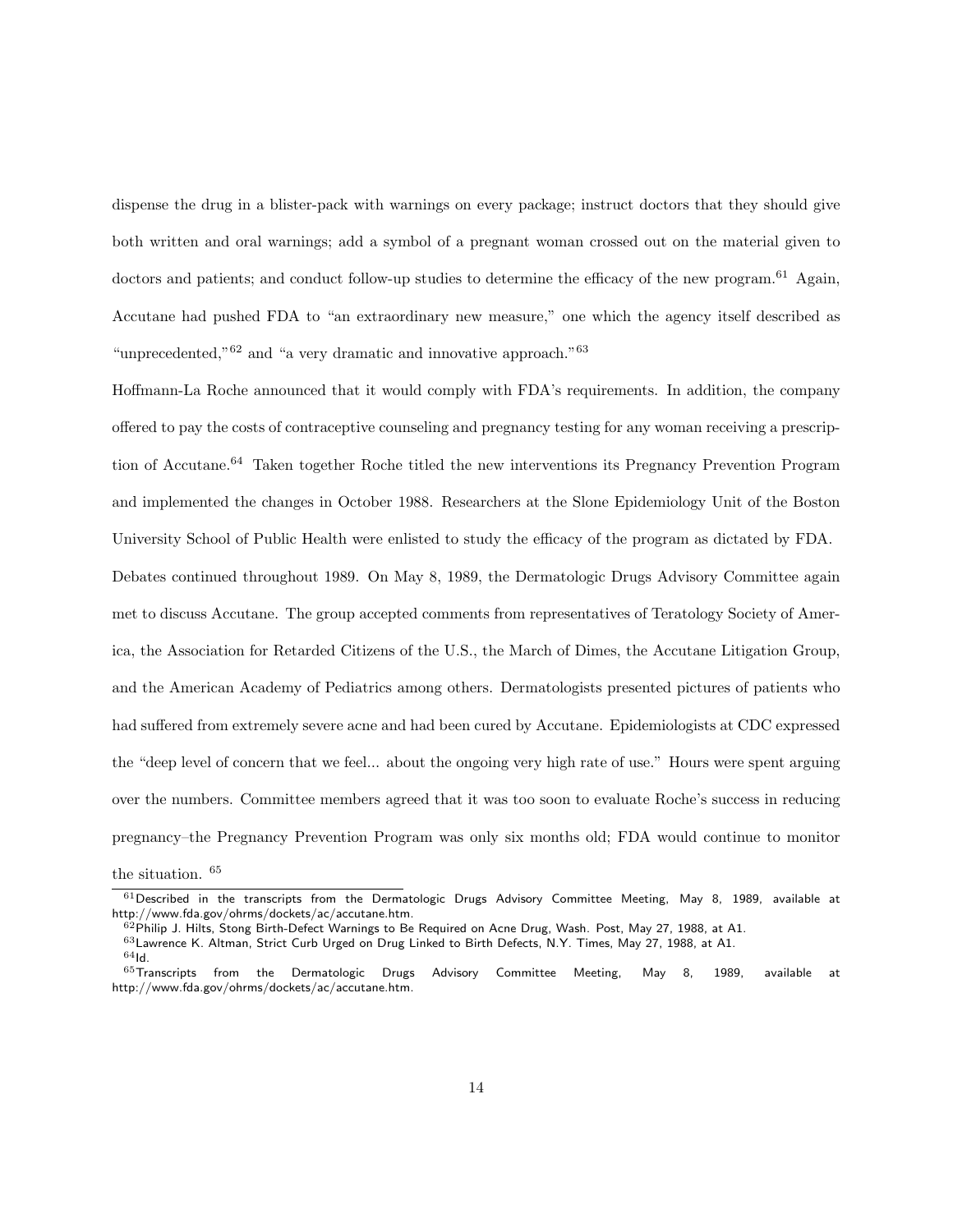In the fall a fight broke out in the back pages of the New England Journal of Medicine. Robert Stern, a dermatologist in Boston, had written an article describing Accutane as a uniquely effective treatment for acne. He also described the birth defects caused by the drug and outlined Roche's new Pregnancy Prevention Program remarking on "the substantial burden" placed on physicians. Stern concluded, "Our success in facing the challenge of (Accutane) will be important in determining whether other [effective drugs that cause birth defects] become available and how they are used."<sup>66</sup> The September 14th issue of the New England Journal of Medicine contained several irate responses to Stern's piece. Sidney Wolfe and Andrew Holmes from Public Citizen lambasted Stern for neglecting to disclose his "substantial association with Hoffmann-La Roche," and suggested that numbers taken from the Slone Study were inaccurate. Likewise, Drs. Gerald Faich and Franz Rosa argued that there have probably been many more Accutane babies than have been reported. They lamented, It is disappointing that little change has occurred in the rates of use of the drug in women, in spite of considerable publicity efforts to educate physicians." Stern replied noting that the New England Journal of Medicine had known of his connection to Roche (a fact verified by the editor-in-chief). He added, "I wrote the Sounding Board article because politics and polemics rather than scientific inquiry were dominating the debate about (Accutane)."<sup>67</sup>

Eight months later the Dermatologic Drugs Advisory Committee met with the Fertility and Maternal Health Drugs Advisory Committee to discuss Accutane. FDA asked the two groups to address this question: had the pre-1988 adverse public health situation changed in a meaningful way and to a meaningful extent? The Committees found that it had not. The continued high level of Accutane use in the at risk population, prescriber non-compliance with important components of the program (many reproductive-aged women had not even been given a pregnancy test before starting therapy), and relatively low levels of participation in the Slone survey posed significant concerns for the group.<sup>68</sup> But the advisory panels decided to give Hoffmann-La Roche another seven months to prove the efficacy of the Pregnancy Prevention Program.<sup>69</sup>

It actually took twelve months for the committees to reconvene—the joint meeting was held in May 1991 and by the time the groups came together, th $\overline{\mathrm{e}}^5$ media spotlight had disappeared. Unlike the previous three Accutane-related meetings, this one received no coverage in the Washington Post or the New York Times. Also in contrast to the earlier meetings, this one found that Hoffmann-La Roche's interventions achieved results. Committee members heard data from the Slone study indicating that number of fertile women taking Accutane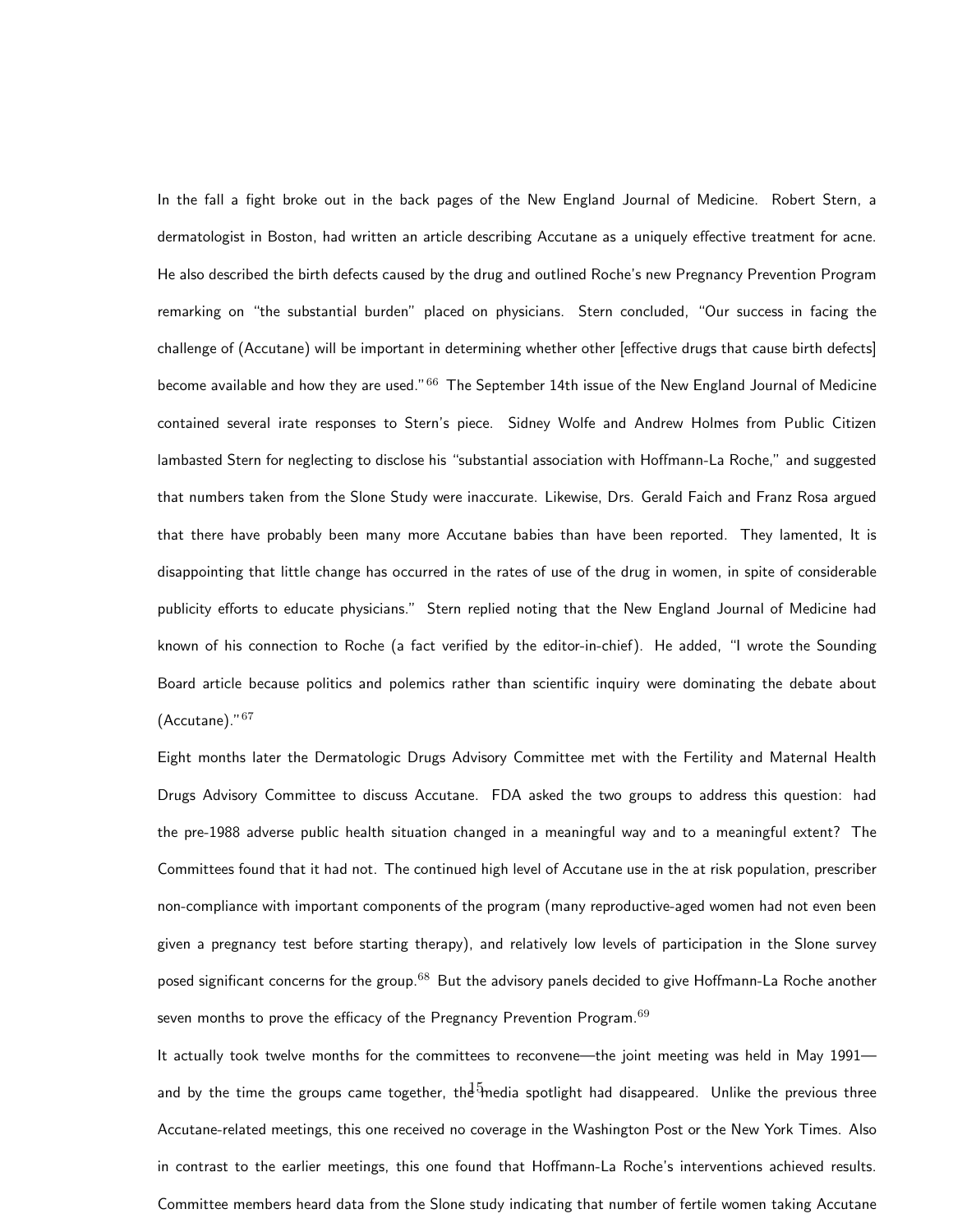With that, Accutane fell out of the public eye and off of FDA's agenda. There would be no more Dermatologic Drug Advisory Committee meetings dedicated to Accutane in the 1990s. In 1995, the New England Journal of Medicine published the results of the Slone survey which seemed to suggest that the Pregnancy Prevention Program had succeeded. Just 402 of the 120,000 women who participated in the survey reported pregnancy. The survey tracked only about half of all women using the Accutane; consequently it could not be considered conclusive.<sup>72</sup> Nonetheless, an editorial published alongside the article remarked that it provided "some encouraging news."<sup>73</sup> It seemed the problem of Accutane babies would soon be over. Journalists and regulators turned their attention elsewhere.

#### Quieter Conflicts: 1992-1999

Out of the spotlight, Hoffmann-La Roche continued to grapple with the repercussions of Accutane related birth defects. By the mid 1990s, Accutane had earned the company a significant list of enemies, many of whom were looking to draw blood. Frank Yoder, in some ways a patron Saint of Hoffmann-La Roche—after all, his 1976 discovery had resulted in a tremendous money maker for the company—had spent the past fifteen years insulting Roche in the Washington Post. A subset of the plaintiff's bar called the Accutane Litigation Group had also been chipping away at Hoffmann-La Roche. The company had settled a number of expensive lawsuits. But each time documents were sealed, which meant new plaintiffs would have to start from scratch. The plaintiff's bar had become convinced that Hoffmann-La Roche had acted recklessly—something which might entitle clients to steep punitive damages. And the advocacy group, Public Citizen had been complaining vocally about Accutane since 1983. Over time, the group grew frustrated by FDA's complacency and convinced of Roche's culpability. In 1996, each of these three adversaries brought Hoffmann-La Roche to court.

On January 12, 1996 Dr. Frank Yoder sponsored an advertisement in a Columbus, Ohio newspaper The Daily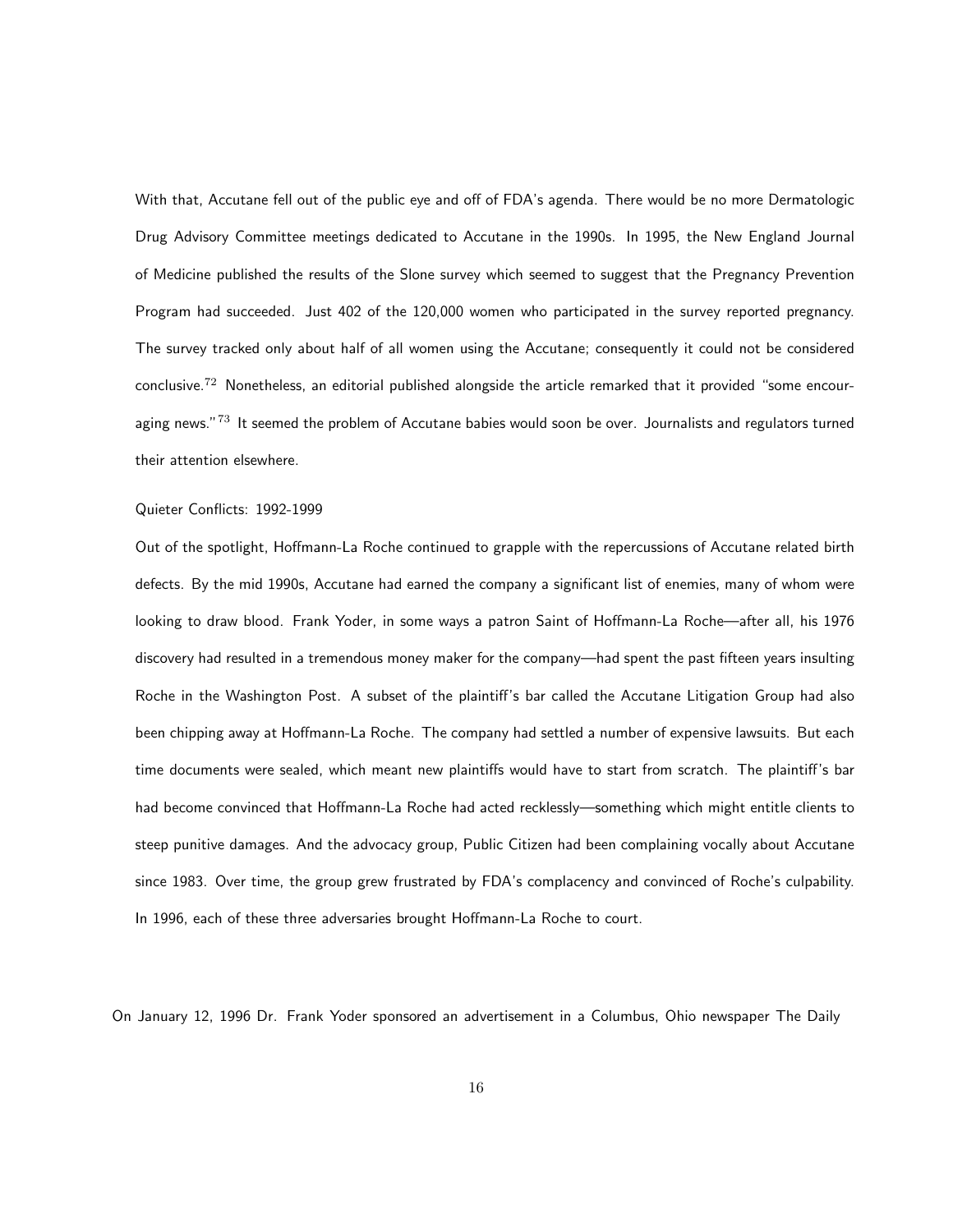Reporter:

### UNIQUE SEALED-BID AUCTION

The entire private collection of Frank W. Yoder M.D. regarding the development, use and misuse of ISOTRETINOIN (Accutane) will be sold by a sealed-bid auction.

This sale includes documents relating to the original protocol, letters from European investigators, and a never before distributed or published manuscript titled, Isotretinoin Birth Defects—A Preventable Tragedy.

Individuals, corporations and all other serious parties are invited to participate in this unique and one time event. The minimum bid is \$9.5 million dollars (U.S. Currency) and 20% of the net proceeds will be designated for the prevention of birth defects.

On February 11, a similar advertisement appeared in the Washington Post.<sup>74</sup>

Roche promptly responded with service of process. The company sued Yoder in federal court, demanding an injunction against the auction and replevin of the documents up for sale. "Most of the documents involve tradesecret details of research and testing Hoffmann-La Roche performed before the drug was approved by the FDA for sale to the public," Roche's attorney Karl Seib said. "These trade secrets would be extremely valuable to Hoffmann-La Roche's competitors." Seib claimed that Yoder was trying to "intimidate and... threaten" the company into purchasing the material. (Yoder had called representatives from Roche to inform them of his auction several days before running the ad.)<sup>75</sup> Yoder argued that the material did not concern trade secrets, but rather Roche's culpability in cases of Accutane-related birth defects. In his brief for the court, Yoder's attorney wrote "Dr. Yoder's assemblage of information is unique in that it provides a road map to Roche's negligence and greed in the early marketing of Accutane. Such information is admittedly valuable to victims of Roche's

inadequate early warnings."<sup>76</sup>

<sup>74</sup>Quoted in Hoffmann-La Roche v. Yoder, 950 F. Supp. at 1351.

 $^{75}$ Quoted in Robert Ruth, Battle Opens Over Acne Drug Documents, Westerville Doctor Says Public Was Misled, Columbus Dispatch, Mar. 21, 1996, at 1A.

 $^{76}$ Jill Riepenhoff and Robert Ruth, Drug Firm Hid Accutane Data From FDA, Court Papers Say, Columbus Dispatch, Apr. 1, 1996, at 1A.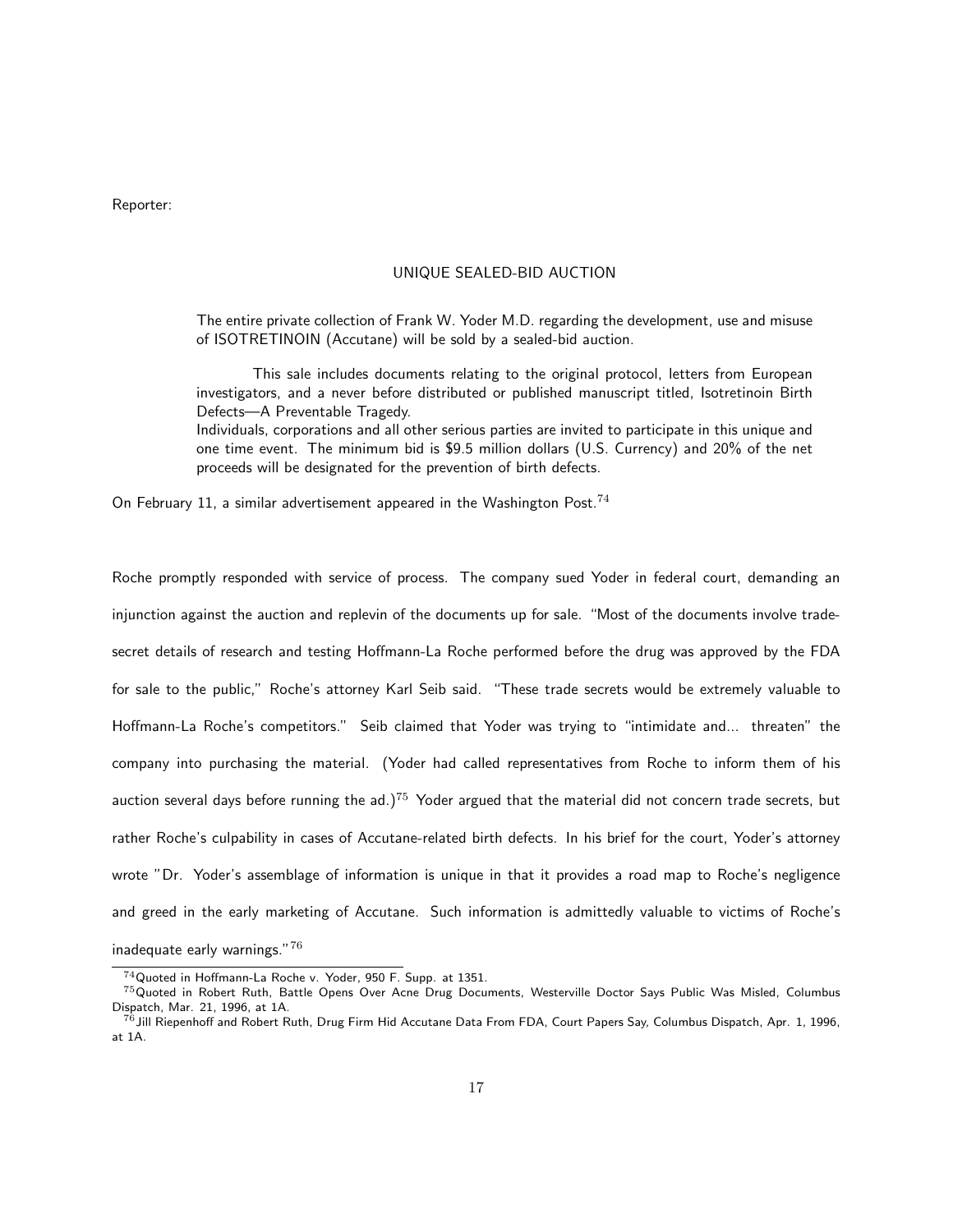Roche attorneys also appeared in another Ohio court in attempt to keep documents concealed from the plaintiffs' attorneys. In 1994, the Fetterolfs had filed suit against Hoffmann-La Roche for claims arising out of their son's Accutane-related birth defects. The Fetterolfs' attorneys had reviewed nearly 40,000 documents at Hoffmann-La Roche's New Jersey offices. On April 29, 1996 the plaintiffs petitioned the court to remove a protective order for an additional 9,000 documents. The plaintiffs suspected that the company had withheld information: they had been unable to find any correspondence between Hoffmann-La Roche employees in the United States and those who worked at the parent company in Switzerland. The plaintiffs supposed that the drug had caused birth defects during testing in Switzerland and that Roche had withheld the information from FDA and researchers in the U.S. Frank Yoder echoed this allegation when he testified in his own case on April 24th; he claimed that European trials of Accutane had been halted when they resulted in serious birth defects.<sup>77</sup>

According to a Roche spokeswoman, the Company did not know for sure that Accutane caused birth defects until the first cases were reported in June of 1983. The chemical that Accutane is derived from, "has been known to be a teratogen since the '60s," the spokeswoman said, "That's why it was labeled category X when we launched. And that's why there were all of the stringent requirements during the trials."<sup>78</sup>

Roche representatives testified that they'd refused access to the 9,000 documents because the Fetterolfs would not sign a protective order. Hoffmann-La Roche maintained that the order was necessary to protect the company's trade secrets. But unlike the victims who had preceded them, the Fetterolfs refused:

> Hoffmann-La Roche has already been permitted to cause irreparable harm to many children by virtue of the tactics it employs to prevent dissemination of the truth. The consuming public is entitled to the truth, and (we) would urge this court to remove the cloak of secrecy which (Hoffmann-La Roche) attempts to hide behind.<sup>79</sup>

The fate of Roche's secret documents would ultimately be decided by a third court in New Jersey. In 1986, the parents of Marvin Hammock sued Roche for Marvin's Accutane-induced deformities. When the parties settled

<sup>77</sup>Jill Riepenhoff and Mark D. Somerson, Accutane Legal Fight Resumes, Columbus Dispatch, Apr. 24, 1996, at 1B. <sup>78</sup>Somerson and Riepenhoff, supra note 22.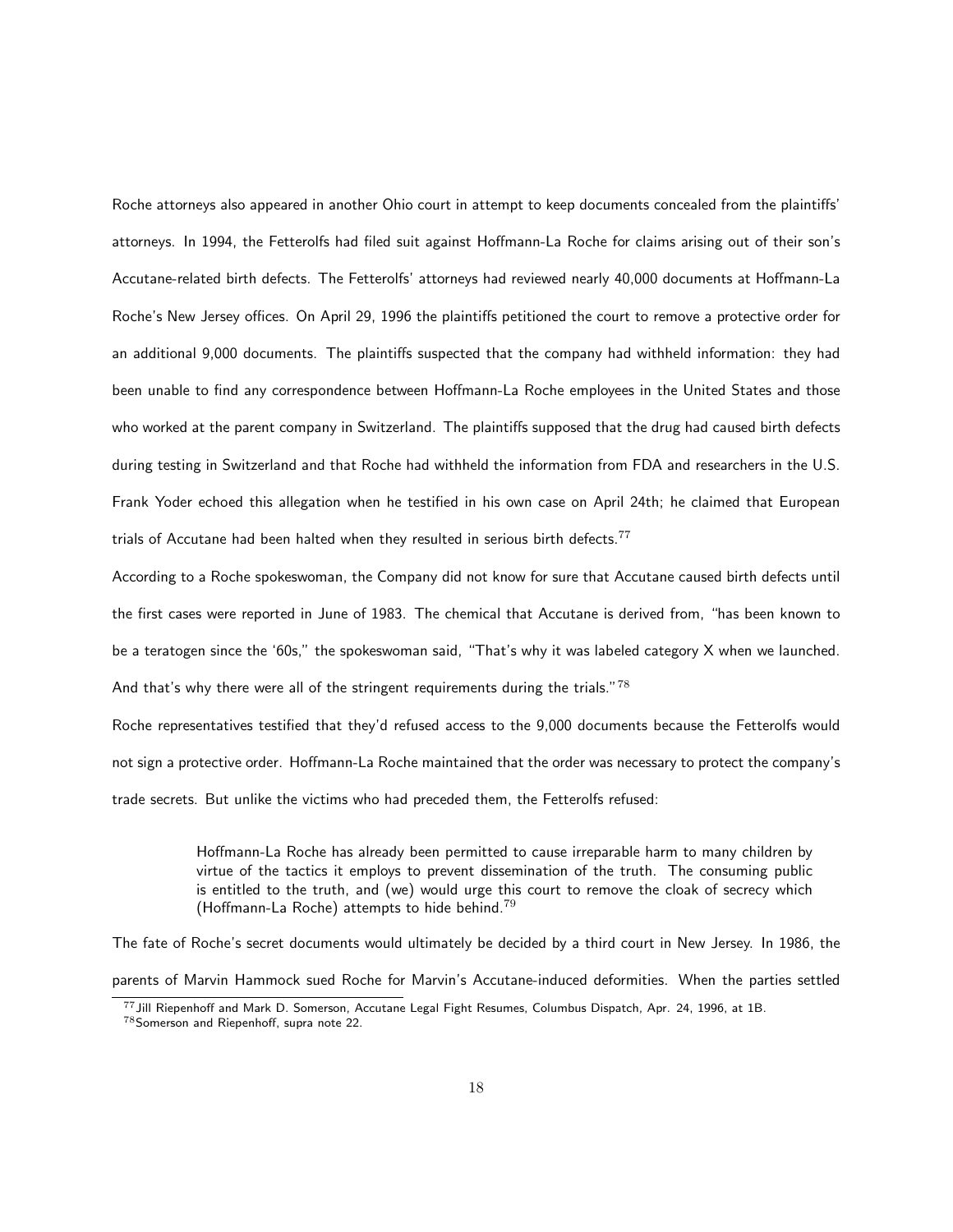the documents obtained by the Hammocks during discovery were sealed at the request of Roche. Public Citizen, intervened in the case challenging the decision to seal the documents. Initially, the Superior Court granted summary judgment to Roche. The case visited the appellate and trial courts twice more before arriving at the New Jersey Supreme Court. That Court highlighted the longstanding public policy of public access to information about health, safety and welfare, and held that the documents should be released unless Roche could show good cause for denying access to the public.<sup>80</sup> On May 9,1996 the Hudson County Superior Court ordered the material unsealed. In announcing his decision to grant public access, Judge Gallipoli remarked, "Quite frankly... I don't think these documents amount to a hill of beans." $81$ 

Judge Gallipoli's assessment proved true: the documents did not provide the smoking gun that Public Citizen and plaintiffs' attorneys had expected. Records showed that within a year of releasing the drug to the market, company officials became extremely nervous about Accutane-related birth defects and that the first Accutane baby was born on April 29, 1983. A memorandum documented a telephone conversation between John Burns, vice president of research for Roche and Dr. Oakley at CDC: "Burns told Oakley that Roche would recommend that any woman exposed to Accutane during pregnancy have an elective abortion." In addition, the papers showed for the first time that Roche had submitted Accutane with a pregnancy risk rating of C, and that it had been FDA who insisted on upping the warning level. But the documents contained no evidence of communications between the New Jersey offices and researchers in Europe. $82$ 

The following January, when Yoder won his legal battle, his \$9.5 million documents proved equally disappointing.<sup>83</sup>

<sup>80</sup>Hammock v. Hoffmann-La Roche, 622 A.2d 546.

 $81$ Quoted in Jill Riepenhoff, Judge: Acutane Documents Must Be Opened, Columbus Dispatch, May 10, 1996 at 3C.

<sup>82</sup>Documents described in Riepenhoff and Somerson, supra note 24.

<sup>83</sup>Hoffmann-La Roche v. Yoder, 950 F. Supp. 1348. The court concluded that Yoder's materials were not protected trade secrets, in part relying on the New Jersey court's order in Hammock. Because the material was publicly available it could not constitute a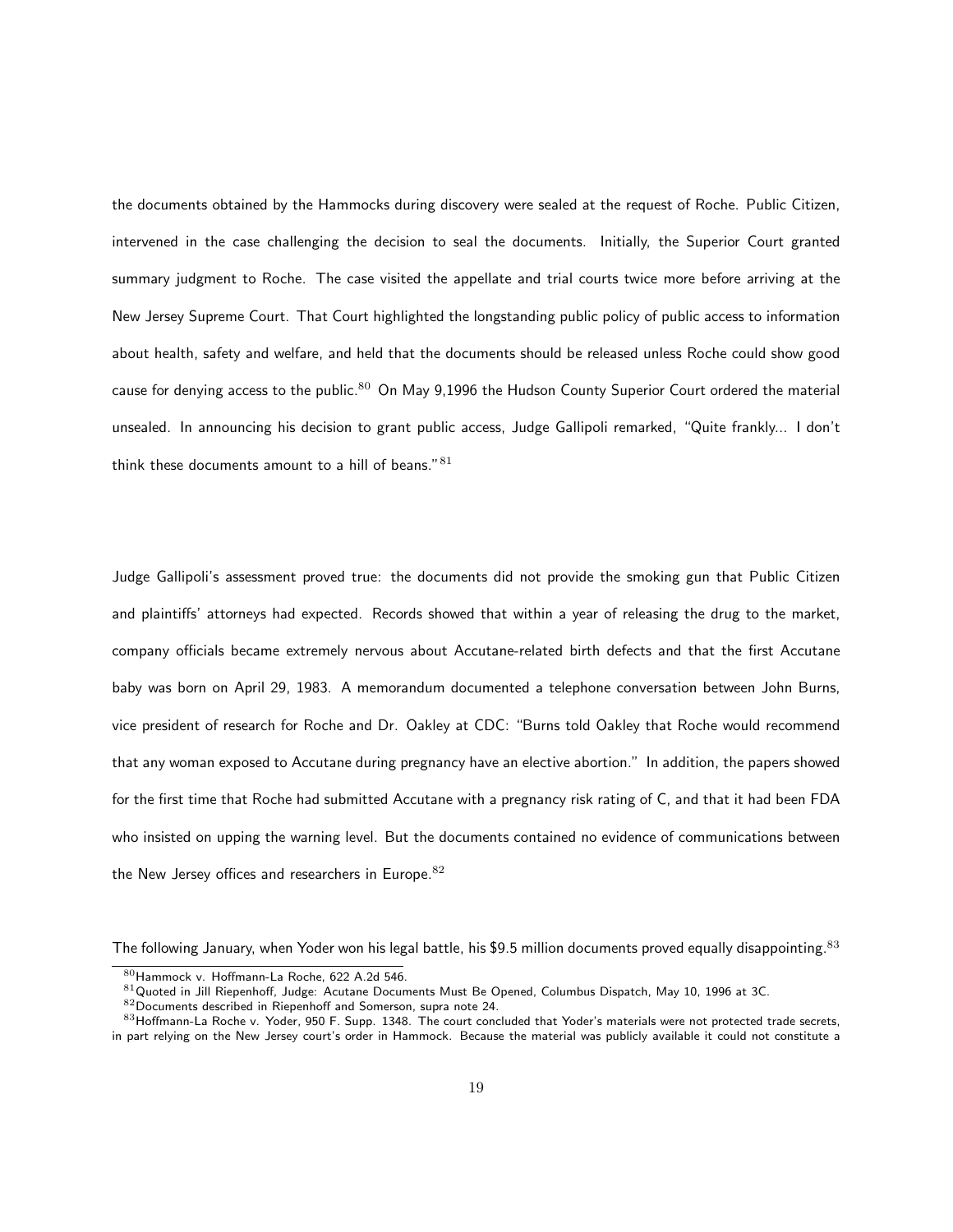Nothing in Yoder's collection provided concrete proof of Accutane babies born prior to 1983.<sup>84</sup>

The most interesting material to surface during this period came from an Ohio newspaper, the Columbus Dispatch. The Dispatch was the only major publication that covered the series of Accutane-related lawsuits in 1996. As a result of Yoder's allegations, two reporters, Mark Somerson and Jill Riepenhoff, began their own investigation into the development and early marketing of Accutane.

The two were the first to report the confusion over who first discovered Accutane's ability to treat severe acne. Dr. Werner Bollag's role in the drug's history had been known since the 1983 publication of his article in Retinoids Therapy, but those who considered the subject wondered why Hoffmann-La Roche suddenly decided to reconsider Accutane as an acne treatment in 1975—four years after Bollag dropped his project. For example, Diane Nygaard chair of the Accutane Litigation Group had described Roche's decision to resume testing as "inexplicable."<sup>85</sup> Somerson and Riepenhoff uncovered part of an explanation: the company began testing again after Yoder and Peck independently realized that the drug could be used to treat acne and reported their success.

In addition, documents obtained through a Freedom of Information Act claim filed by Somerson reveal the extent to which Accutane had become a source of tension for FDA. Several members of FDA felt the agency should take a stronger position against Hoffmann-La Roche. David Graham, one of the authors of the controversial Michigan Medicaid study, criticized Roche's proposed labeling change in October 1988. The company had revised the label

secret. In addition Roche's failure to obtain a confidentiality agreement from Yoder in the 1970s undercut the company's claim.

 $84$ In my research, I could not find any information about what Yoder did with his documents after winning his case. I did, however, make contact with Mark Somerson, one of the reporters who covered the story for the Dispatch. Having reviewed the files, Somerson commented that the collection did not contain "one memo or note that would show that the company knew that the drug caused birth defects." Email from Mark Somerson, Assistant State Editor, Columbus Dispatch, to Julia Green (Mar. 7, 2002, 15:37 EST)(on file with recipient).

<sup>85</sup>Nygaard, supra note 17, at 81.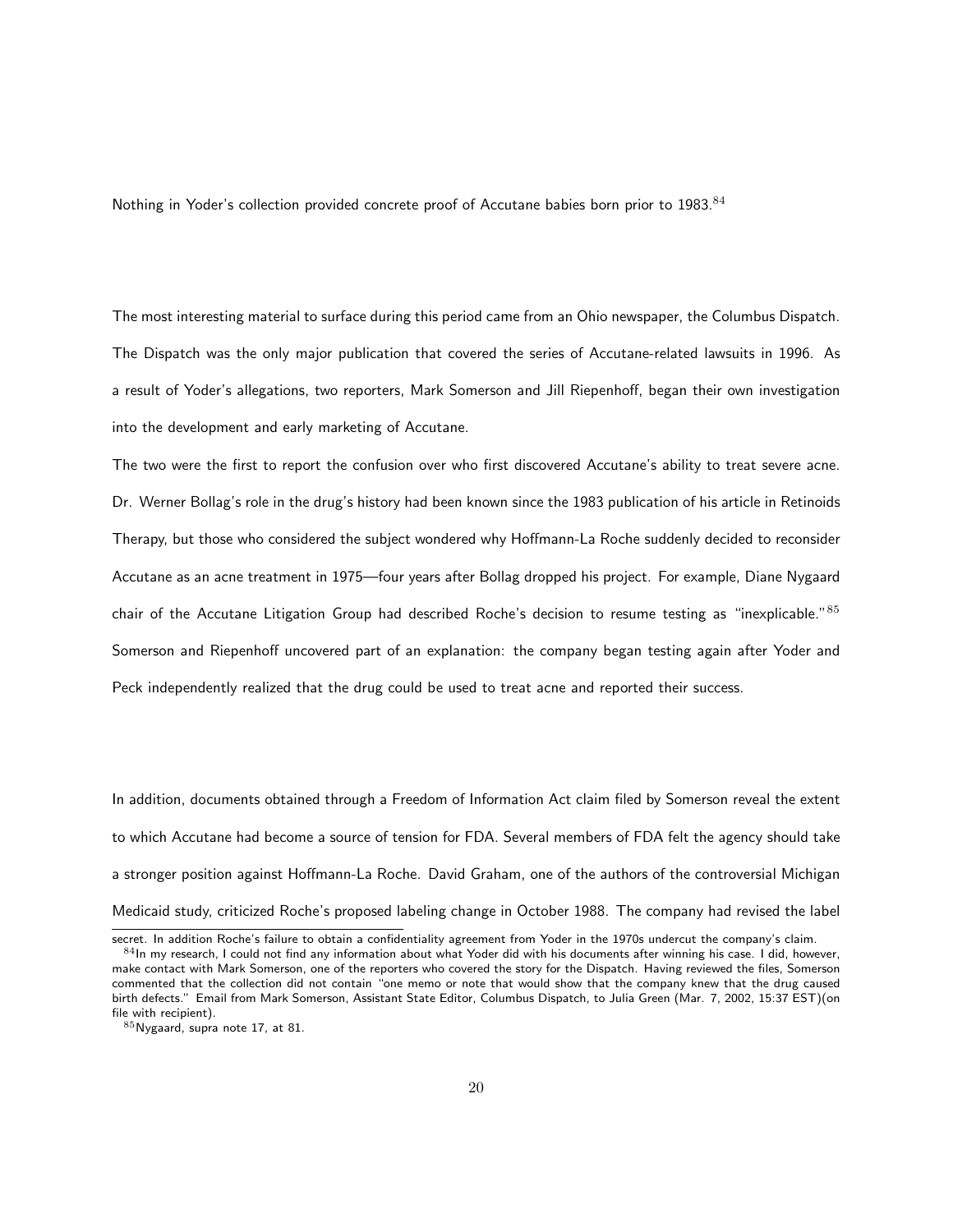to read, "potentially all fetuses may be affected," and "physicians and patients should discuss the desirability of continuing the pregnancy." Graham suggested that Roche intentionally overstated the risk of birth defects. "The effect communicated by this wording to the patient and her physician is that there is virtually a 100 percent risk of severe birth defect and that induced abortion should be performed." According to Somerson's report, four doctors at FDA who tracked Accutane echoed Graham's concern: "Current product labeling serves Roche interests by reducing the number of women who deliver, and this reduces the probability that FDA will ever be informed of the exposure, because of massive underreporting.... The firm has not acted in good faith to truly and accurately answer questions relating to Accutane use in women and pregnancy exposure." Others at the agency felt it was important to convey a significant risk and that exposed fetuses should be aborted.  $86$ 

Somerson's report also portrays more explicit disputes within the agency. On May 8, 1989 a member of the Dermatologic Drugs Advisory Committee accused Graham of using "Nazi methods of decision-making" about Accutane. Meanwhile, Graham criticized the regulatory structure used by FDA.

> It is troubling to realize the extreme lack of impartiality which characterizes this committee... Dermatologists prescribe the vast majority of (Accutane), and much of the problem with (Accutane) relates to its widespread use beyond the labeled indication.... It goes beyond normal expectations to believe that a committee of dermatologists would find fault with its own profession, or recommend that (Accutane) be removed from the market as an imminent hazard.... In this sense, presenting (Accutane) to the dermatology committee is somewhat akin to the notion of the fox in the henhouse.

For some members of FDA, the problem of Accutane-induced birth defects had presented fundamental questions about the agency's regulatory methods.<sup>87</sup>

But the reporters were unable to uncover proof of Roche's actual knowledge of Accutane-induced birth defects

<sup>86</sup> Mark D. Somerson, Memos Bare FDA Split Over Accutane, Columbus Dispatch, Jul. 14 1996, at 7C. <sup>87</sup>Id.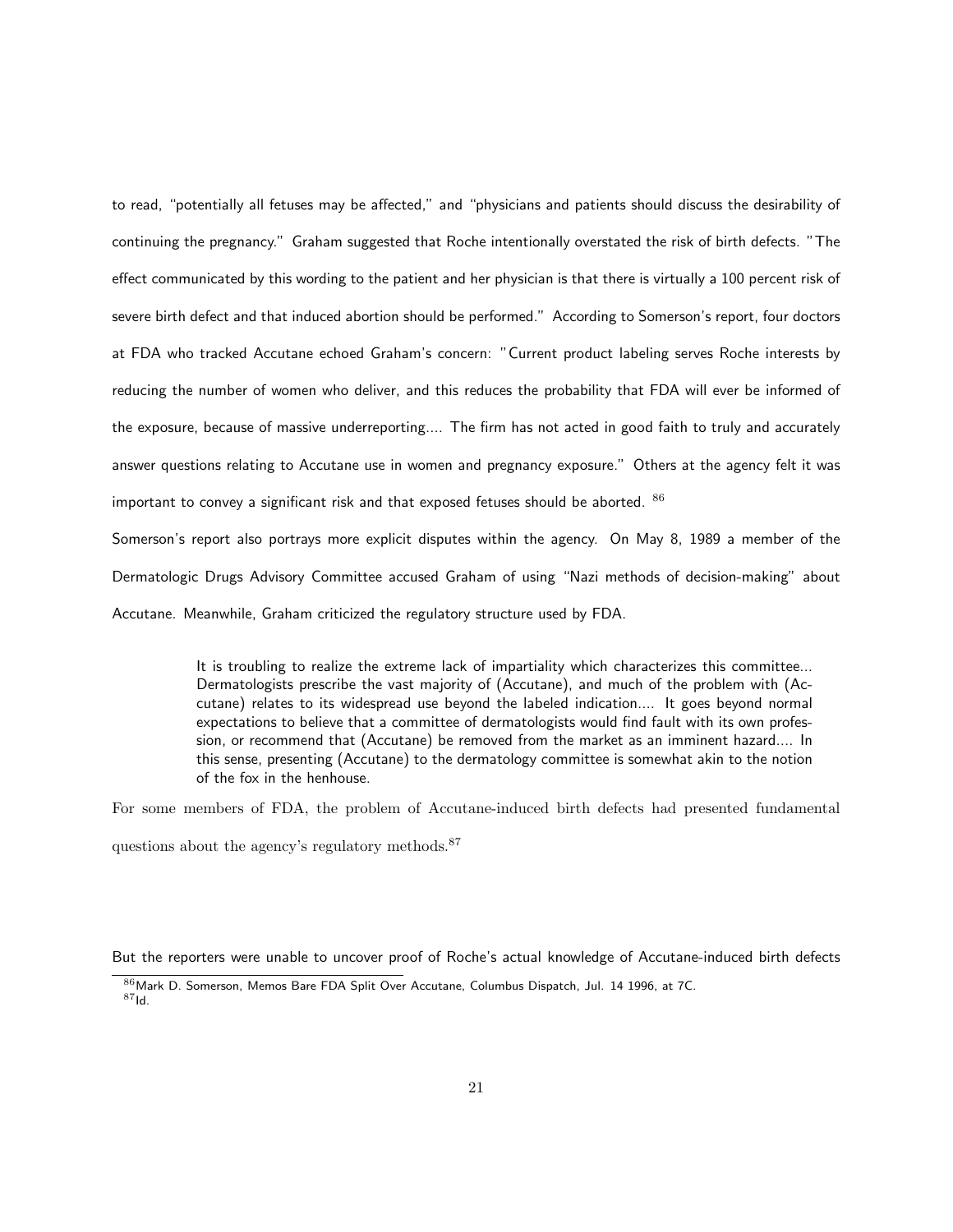prior to 1983. Eventually, Somerson and Riepenhoff abandoned their investigation. 88

Although Frank Yoder, Public Citizen, the Accutane Litigation Group and the Columbus Dispatch all failed to produce evidence establishing Hoffmann-La Roche had withheld data from FDA, the ordeal did uncover some questionable behavior. Why would Hoffmann-La Roche propose a pregnancy risk rating of only C for a product so dangerous that the initial investigator abandoned it? And why hadn't the company shared information about the earlier research with scientists in the U.S. studying the drug in 1975? Research done by the Dispatch could also raise concerns about FDA. Had FDA catered to the manufacturer instead of protecting the public? Or were a few members—obsessed by some sort of personal vendetta—stirring up unnecessary conflict at the agency? The information uncovered never congealed into enough of a story to attract mainstream attention. Outside Ohio, most Americans remained unaware of Hoffmann-La Roche's ongoing legal troubles. Consequently, the company and FDA escaped scrutiny.

## Regulation Resumed: 1999-2002

In the past few years, FDA and other government entities have revisited Accutane, questioning whether even more should be done to protect against Accutane-induced birth defects. Although Roche's Pregnancy Prevention Program succeeded in maintaining a very low pregnancy rate (2.7 per 1000 women taking Accutane) the number of patients taking Accutane steadily increased after 1991. Between 1992 and 1999, the number Accutane prescriptions grew by 200%.<sup>89</sup> Although the risk of exposed pregnancy for any individual woman taking Accutane had decreased, the total number of Accutane babies remained constant because of increased use.

CDC signaled the renewed interest in Accutane babies on January 21, 2001 in Mortality and Morbidity Weekly Re-

<sup>88</sup> Somerson, supra note 84.

<sup>89</sup>Testimony from Dr. Amarilys Vega to the Dermatologic Drugs Advisory Committee Meeting, Sep. 18, 2000, available at http://www.fda.gov/ohrms/dockets/ac/accutane.htm.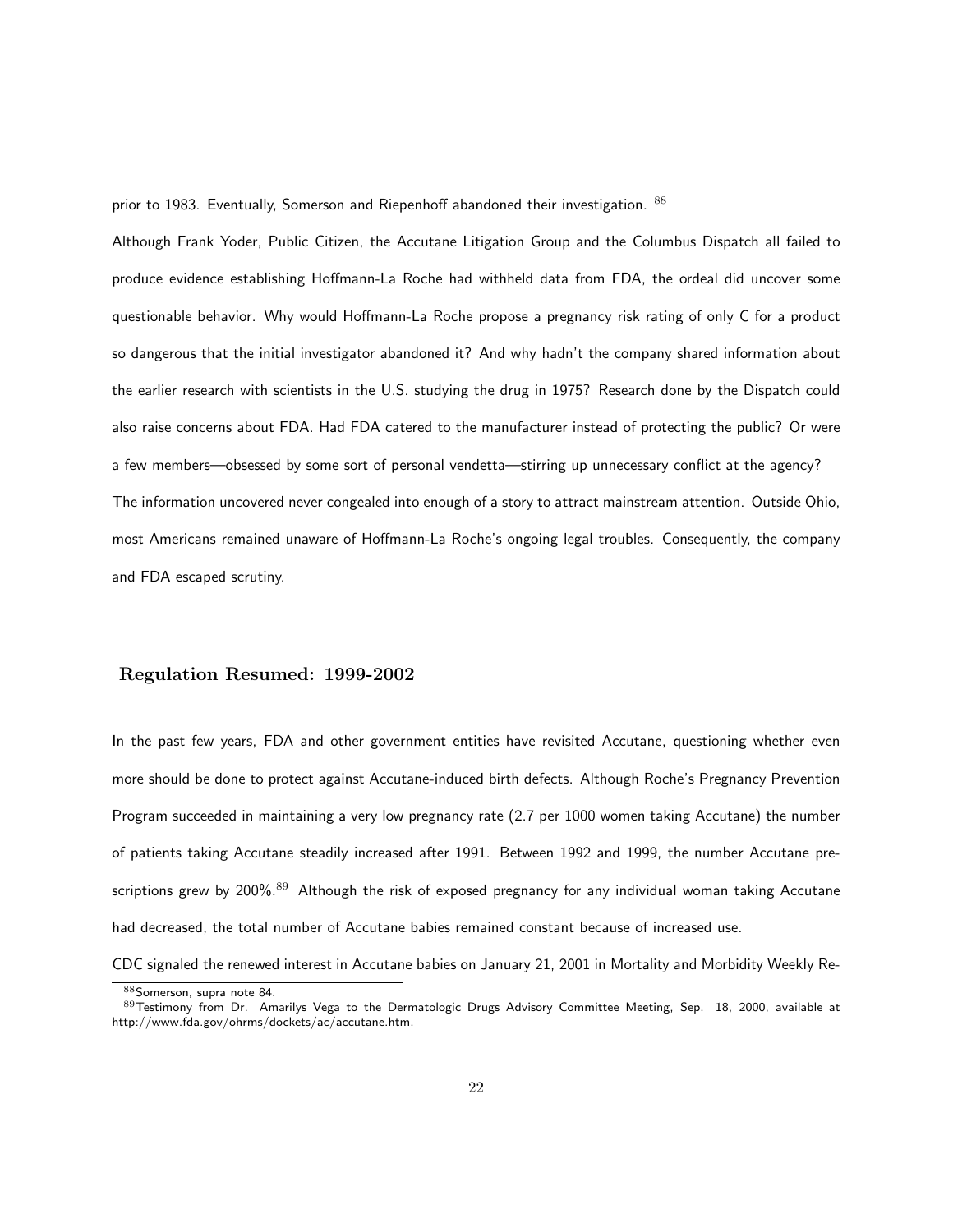port.<sup>90</sup> The item, "Accutane-Exposed Pregnancies –California, 1999," described a series interviews that CDC had conducted with 14 women in California who had recently reported Accutane-exposed pregnancies. The researchers initiated the study in order to "draw attention to the continued occurrence" of Accutane-exposed pregnancies and to "learn more about why these exposed pregnancies happened."  $91$ 

The study diagnosed several problems contributing to the exposures. Although all of the women interviewed knew that Accutane should not be used during pregnancy, none reported having seen all the components of the Pregnancy Prevention Program. Four women had not seen any of the educational material, aside from what was printed on the package. Most of the women interviewed did not use two forms of birth control—eight had not used contraception at all when the pregnancy occurred. And only ten women took pregnancy tests before taking Accutane. The study highlighted that doctors continued to ignore many of the requirements of the Pregnancy Prevention Program.<sup>92</sup>

The CDC report also underlined the problem of overuse. At least half of the respondents reported that they did not have the severe, recalcitrant, nodular acne for which the drug is indicated. One woman described taking Accutane one week each month to prevent oily skin during her period. In part, the researchers linked increase use of the drug to advertising. Four of the respondents stated that commercials had contributed to their decisions to see a doctor. 93

Within two months, Hoffmann-La Roche announced a new intervention, the Targeted Pregnancy Prevention Program, which would be geared toward the 0.27% of women who had fallen through the cracks of the previous efforts. The program consisted of a new batch of labeling changes; for example, two pregnancy tests should be timed according to instructions and performed before starting therapy; doctors should call pharmacists with

<sup>90</sup> Accutane-Exposed Pregnancies—California, 1999, 49 CDC MMWR Weekly 28 (2002).

 $91$ Id. at 28.

 $92$ Id.

 $93$ Id. Hoffmann-La Roche began direct-to-consumer print advertising in 1996 and added television and radio advertisements in 1997.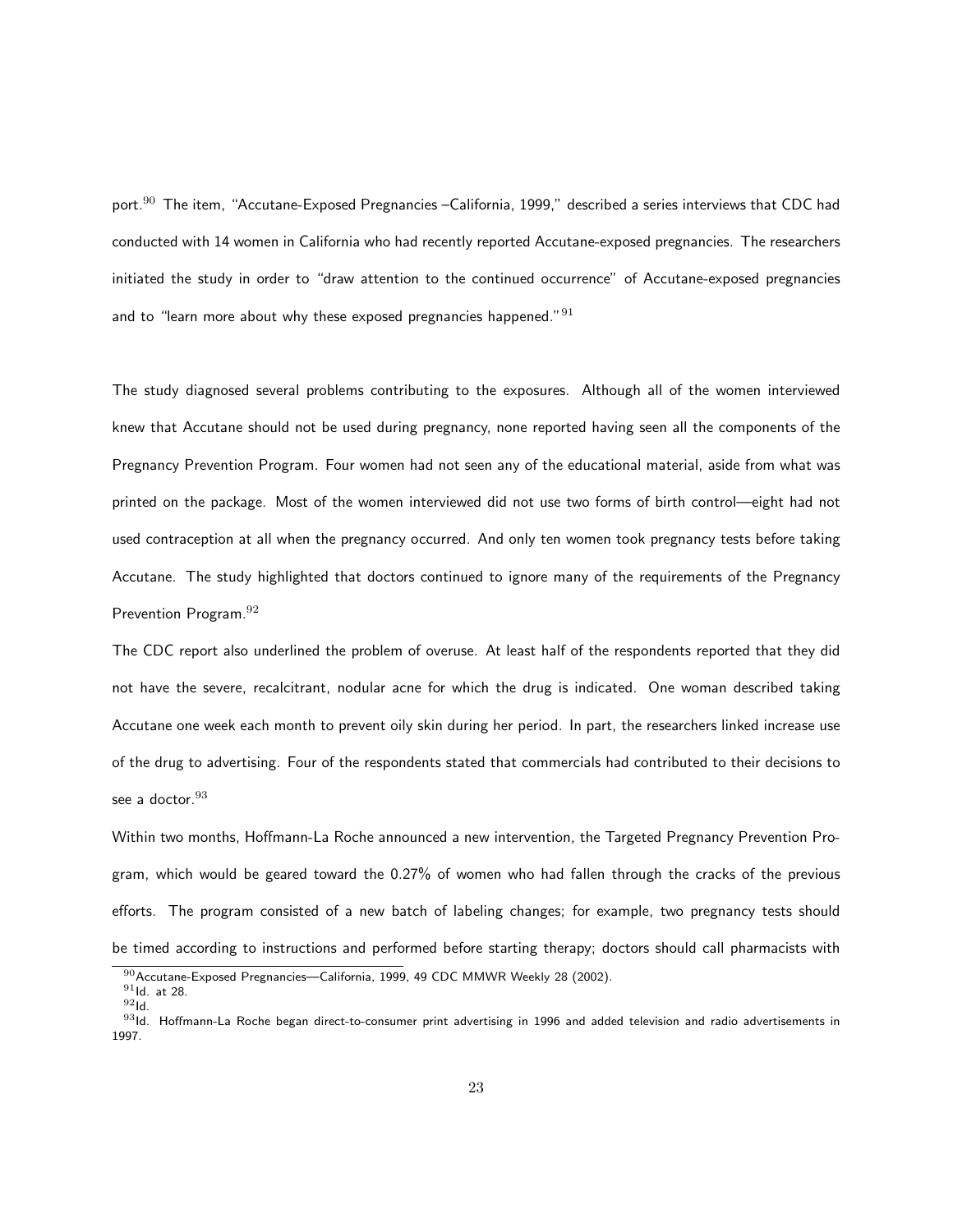prescriptions (as opposed to handing written prescriptions to patients); and two safe and effective methods of birth control should be used. FDA approved the new label in May. Roche also planned to distribute educational packets for patients titled "Be Smart, Be Safe, Be Sure," and to organize Continuing Medical Education classes for doctors who prescribed the drug. A video would be distributed for doctors to show patients about the risks, and Roche would reiterate the importance of monthly pregnancy testing and counseling. That spring, Roche distributed pregnancy tests to all doctors known to prescribe Accutane. The educational video for went out in June. And in July Roche began visiting individual prescribers to do office training.  $94$ 

On September 18, 2000 FDA called on the Dermatologic Drugs Advisory Committee for advice about Accutane. FDA's Dr. Jonca Bull posed the question to the Committee. "From a risk management standpoint, can we in our mission to ensure the safe and effective use of drug products, given societal and regulatory realities, develop a framework that further reduces the known risk of teratogenicity attendant to the use of (Accutane.)" FDA asked the panel to consider which risk management tools should be used for Accutane and what next steps should be taken, if any, if improved risk management is not realized. The committee was to reflect on a variety of mechanisms—increased risk communication, modified packaging, restricted distribution, mandatory monitoring of patients, and improved informed consent—and formulate a general recommendation for FDA. <sup>95</sup>

Hoffmann-La Roche presented data to the Committee suggesting that education would be the best way to reduce pregnancy. Roche had knowledge of 1,995 cases of pregnancy exposures to Accutane, 70% of which occurred after the initiation of the Pregnancy Prevention Program. Of those women an estimated 61% had been using only one form of contraception and 34% had failed to use contraception. 14% of the women were unknowingly pregnant at the initial visit with the doctor. This reflected a need for more information about the importance of multiple forms of birth control and pregnancy testing. Roche also presented figures that showed many doctors had  $94$ Testimony from Eileen Leach to the Dermatologic Drugs Advisory Committee Meeting, Sep. 18, 2000, available at

http://www.fda.gov/ohrms/dockets/ac/accutane.htm.  $95$ Testimony from Jonca Bull to the Dermatologic Drugs Advisory Committee Meeting, Sep. 18, 2000, available at http://www.fda.gov/ohrms/dockets/ac/accutane.htm.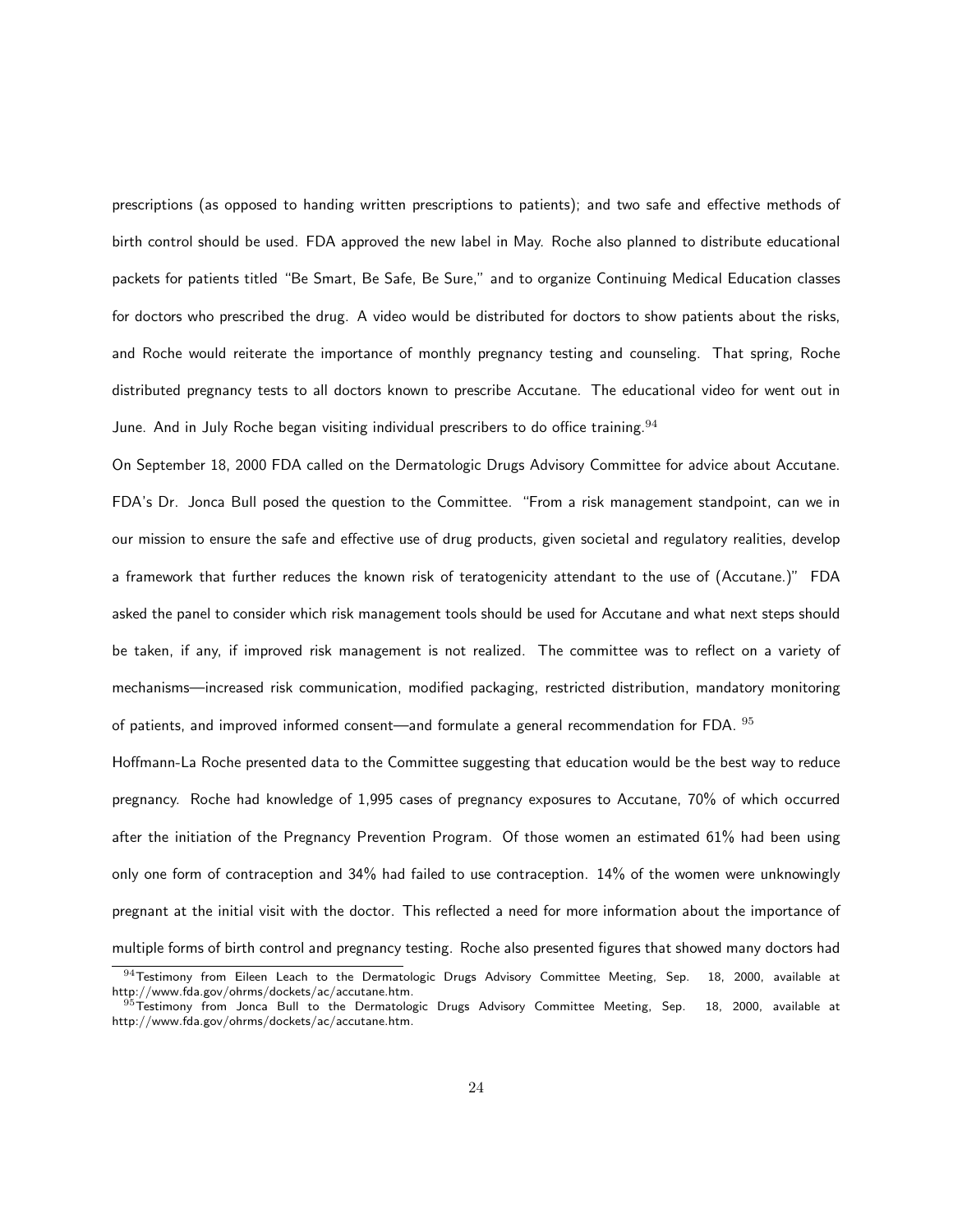failed to comply with the Pregnancy Prevention Program, prescribing the drug without first testing for pregnancy or obtaining a signed informed consent. Presumably, outreach efforts could achieve improved doctor participation and fewer pregnancies. $96$ 

The Committee also listened to the usual information about the dangers of Accutane exposure during pregnancy and about the drug's unique ability to cure acne. Dr. Lammer, one of the participants in CDC's 1999 Study, commented, "In terms of medications, in terms of the magnitude of risk and the severity of malformations, this drug is really unique." Dr. Barbara Reed, a member of the Board of the American Academy of Dermatology, described the risks associated with acne: "There is no single disease which causes more psychic trauma, more maladjustment between parents and children, more general insecurity and feelings of inferiority and greater sums of psychic suffering than does acne." It was a battle of superlatives.  $97$ 

A representative of Celgene, the U.S. manufacturer of Thalidomide, described the program that had been implemented with the release of that drug in 1998. Under the System for Thalidomide Education and Prescribing Safety (STEPS), Celgene required doctors and pharmacies to register with the company to prescribe or dispense the drug. In addition, all patients participated in a mandatory survey tracking their Thalidomide use. At that time, about 10,500 pharmacies and 900 doctors had enrolled in the program. Representatives from the Thalidomide Victims Association of Canada, the Organization of Teratology Information Services, the March of Dimes, and Public Citizen each pointed to STEPS asking the Committee require Roche to implement a similar program and restrict access to the drug. A representative from FDA's office of Postmarketing Drug Risk Assessment bolstered their case by belittling Roche's proposals; healthcare providers were not "lacking for the information or access into the information. It's putting it into practice that's the problem." $98$ 

Dermatologists voiced objections to restricted access programs. Dr. Reed suggested that the system would disrupt  $96$ Transcripts from the Dermatologic Drugs Advisory Committee Meeting, Sep. 18, 2000, available at http://www.fda.gov/ohrms/dockets/ac/accutane.htm.  $97 \dot{\mathrm{Id}}$ .

<sup>98</sup>Id.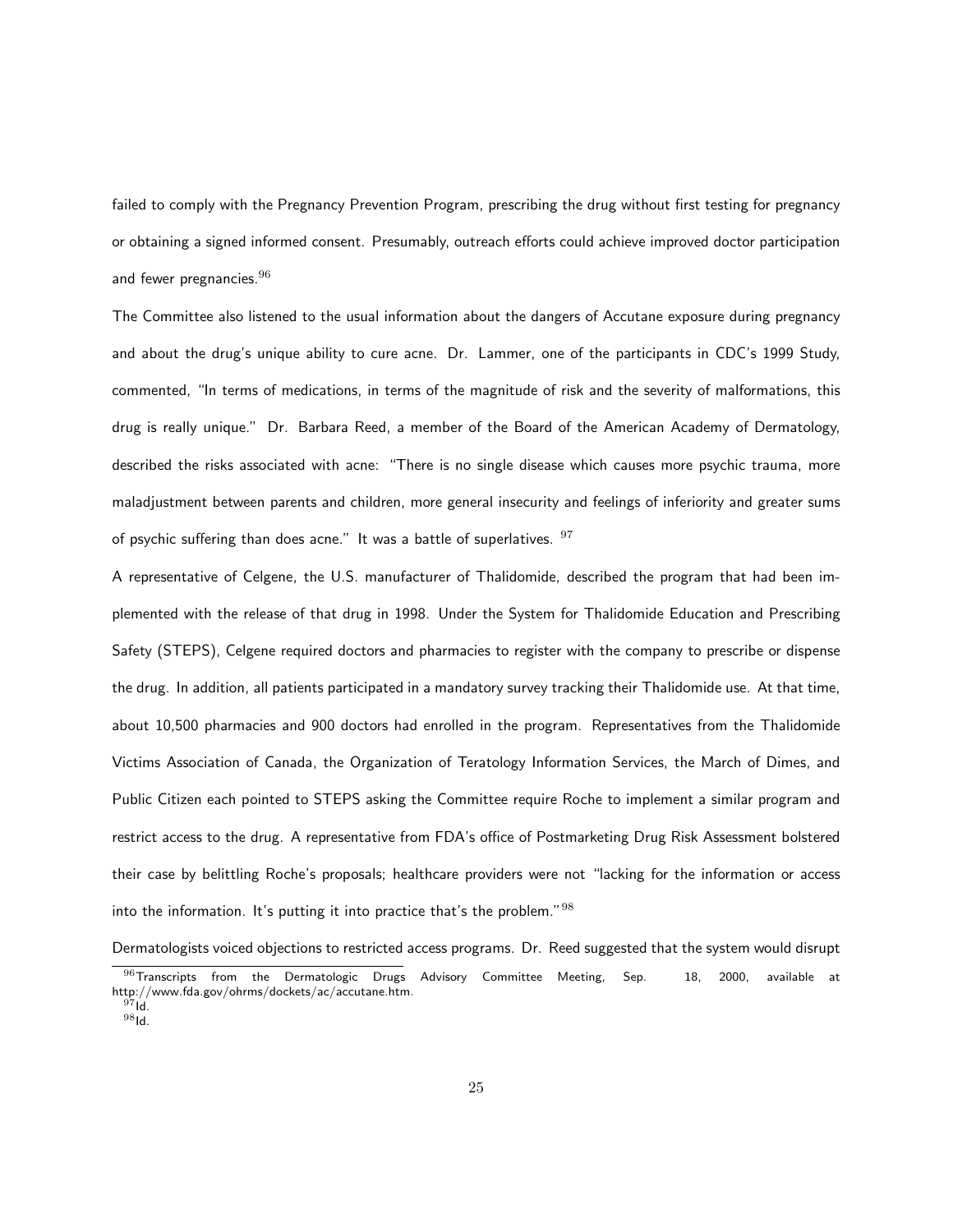the doctor-patient relationship and force patients to find new doctors just to start a new treatment. Compelling patients to discuss sex and pregnancy with an unfamiliar doctor would undermine education efforts. Patients in rural communities might have to travel long distances to get needed care. Another dermatologist complained that the suggestion intruded too far into the profession, "As an individual practitioner, it was my decision that this patient be treated with Accutane, and it should remain my decision and not that of the manufacturer or pharmacist, or anyone else.... I am convinced that education... is the way to accomplish this." $99$ 

The committee voted for a form of restricted access. In addition to increasing educational efforts, as Roche suggested, the Pregnancy Prevention Program should be modified: all prescriptions should be limited to 30 daysupplies, and before dispensing Accutane, pharmacists should have to confirm that a negative pregnancy test has been documented. For women taking the drug, registration in the Program should be mandatory as should participation in the Slone survey. (Previously, participation in the survey had been voluntary, and Committee members worried that the data were inaccurate.) The Committee also recommended that Roche be required to conduct independent surveillance to identify pregnancy exposures. $100$ 

In a Dear Doctor letter, dated January 9, 2001, FDA announced that educational efforts had not succeeded in eliminating Accutane-exposed pregnancies: "... human memory is not an adequate precaution for managing severe risk." The Committee had recommended "additional systematized measures to manage risk and fully inform patients." FDA stated that it was working closely with Roche to address the recommendations that were made by the advisory committee. $101$ 

Nine months later, in October 2001, FDA revealed SMART (the System to Manage Accutane Related Teratogenicity). The new program, which takes effect on April 10, 2002 will require prescribers to study the SMART "Guide to Best Practices," provided by Roche and then send a signed "Letter of Understanding" to the company

 $\overline{99}$ Id.

<sup>100</sup> Kenneth Lyons Jones, Jane Adams, Christina Chambers, J. David Erickson, Edward Lammer and Janine Polifka, Isotretinoin and Pregnancy, 285 JAMA 2081 (2001).

<sup>101</sup> Letter from Janet Woodcock, Center Director, Center for Drug Evaluation and Research to Health Care Providers (Jan. 9, 2001) available at http://www.fda.gov/cder/drug/infopage/accutane/accutane-ltr.htm.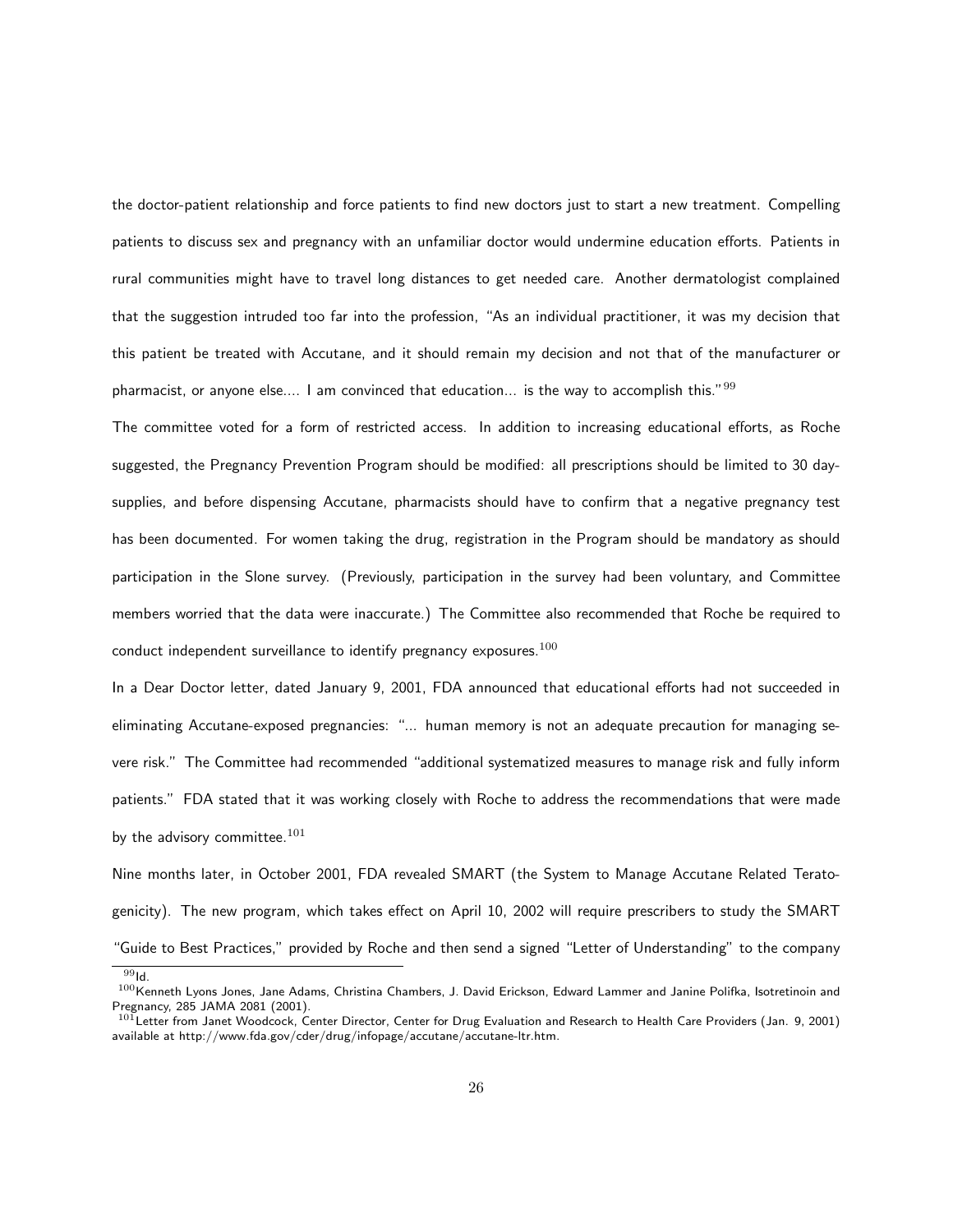certifying knowledge of how to prevent fetal exposure. Upon receipt of the letter, Roche will send prescribers yellow qualification stickers. All prescriptions for Accutane should have attached a special yellow sticker, which indicates that the patient has had a negative pregnancy test and counseling about pregnancy prevention. The pregnancy test will be repeated every month before a new prescription is provided. Pharmacists will only be permitted to fill prescriptions that have the yellow sticker. In addition, all female patients must be given the opportunity to participate in the Slone survey. Participation will not be mandatory.<sup>102</sup>

It remains to be seen whether SMART will accomplish the goal of eliminating the tragedy of Accutane babies. Clearly, the program was designed as a compromise between the desire for European-styled programs which achieve very low rates of pregnancy exposure by strictly limiting access, and the conflicting goal of easy availability of medicine to those who need it. But, while the program may look like a form of restricted access—after all, only doctors with special yellow stickers can prescribe the drug—in actuality the new protections more serve as hoops to jump through than barriers to access. Any doctor can send in a Letter of Understanding and obtain the stickers; qualification is not limited to dermatologists or other healthcare providers with special training. And like the Letter of Understanding, the sticker itself amounts to nothing more than a statement by a doctor of self-certification. Conspicuously absent from SMART are any interventions designed to address the problem of overuse. The yellow sticker signifies that a patient has received pregnancy tests and counseling, not that a patient has severe cystic acne. Clearly, SMART caters to the concerns expressed by dermatologists at the September 2000 meeting: whether or not a patient obtains a prescription to Accutane remains almost entirely in the control of the physician.

A few modifications might have given this certification-based form of restricted access more teeth. For one, Roche might have made its half-day continuing medical education class a mandatory prerequisite for certification instead of a recommended event. In that way, the company would have ensured that doctors who receive stickers actually

<sup>102</sup>FDA Talk Paper, FDA, FDA Announces Changes to the Risk Management Program to Prevent Birth Defects Caused by Accutane (Oct. 31, 2001) available at http://www.fda.gov/bbs/topics/ANSWERS/2001/ANS01113.html.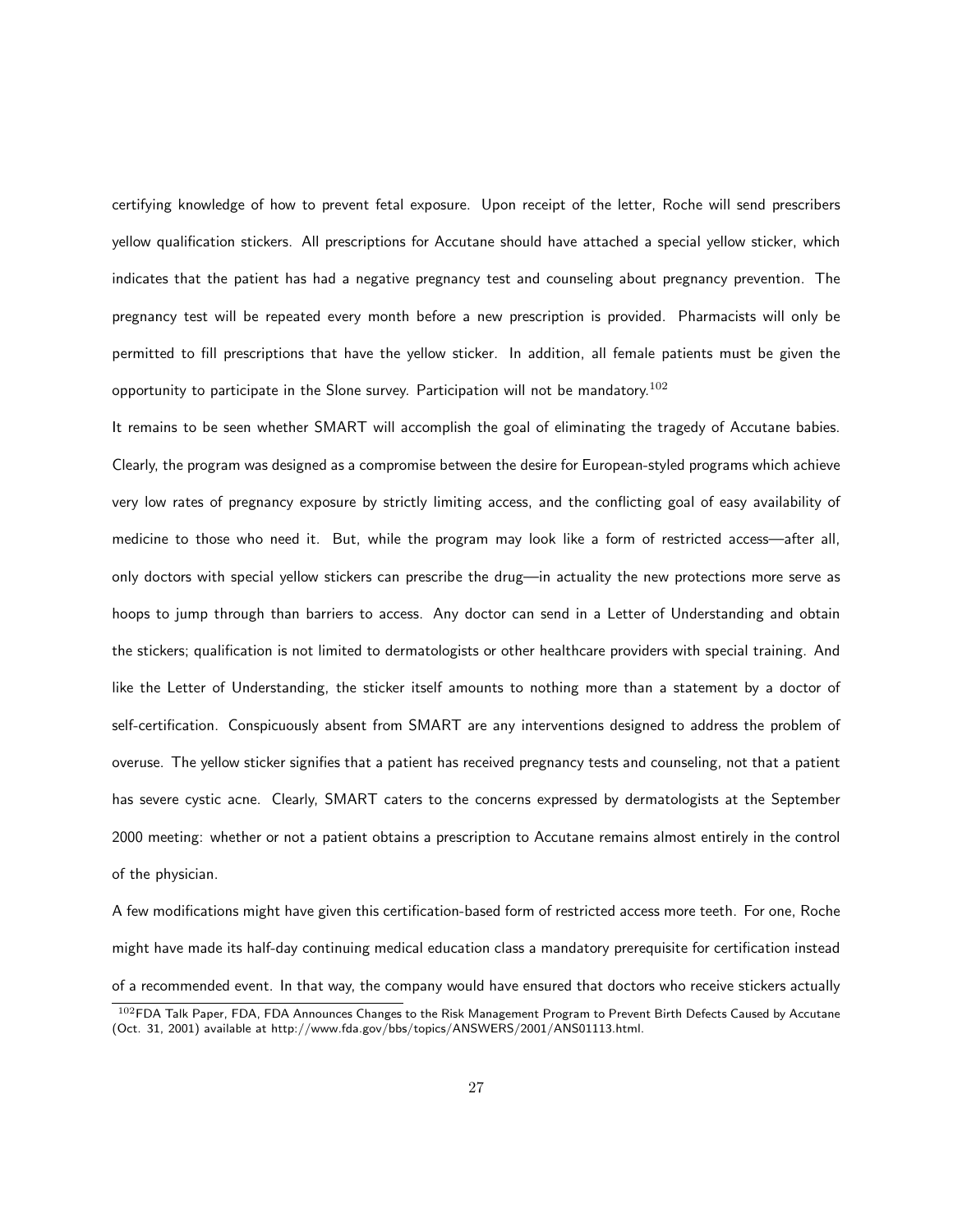have been informed of the best practices. Similarly, FDA might have followed the Committee's recommendation and required actual documentation of two negative pregnancy tests—instead of just a yellow sticker. Then it would have been impossible for a doctor to prescribe the drug if he forgot to perform a pregnancy test. In order to write a prescription without performing two tests, a doctor would have to actively forge the documentation. At very least, FDA might have included a diagnosis of severe, recalcitrant acne as one of the preconditions for using the yellow sticker; this would have sent a clear message that Accutane was not appropriate for off-label use. As it stands, doctors are their own gatekeepers, and their judgment and neglect remain unchecked.

That said, SMART clearly provides some added value to the existing system. Presumably, many doctors will actually read the Guide to Best Practices before submitting the letters and will benefit from the increased education. In addition the yellow stickers might serve as a reminder, triggering doctors to perform pregnancy tests and provide counseling. Taken together the yellow stickers and letter of certification might be interpreted as a contract, and doctors who use the stickers without the requisite protections might be liable for their actions.<sup>103</sup> Or perhaps the yellow stickers will form the basis for malpractice liability. The precautions signified by the sticker suggest a clear standard of care required for the profession. Maybe the specter of the litigation that might arise from misuse of the stickers will be enough to scare doctors into compliance. More generally, the very fact of such a novel program will undoubtedly convey the message that Accutane poses serious risks and should not be prescribed casually.<sup>104</sup> Over the next few months, we will discover whether this mild form of restricted access proves enough to capture the remaining pregnancy exposures.

 $103$ To succeed under this theory, plaintiffs would have to establish that they had been intended as third party beneficiaries of the contract with Hoffmann-La Roche, and consequently should be entitled to sue.

<sup>104</sup> See generally Risk Management of Accutane, 287 JAMA 578 (2002) ("alerting physicians to the strengthened risk management program for isotretinoin").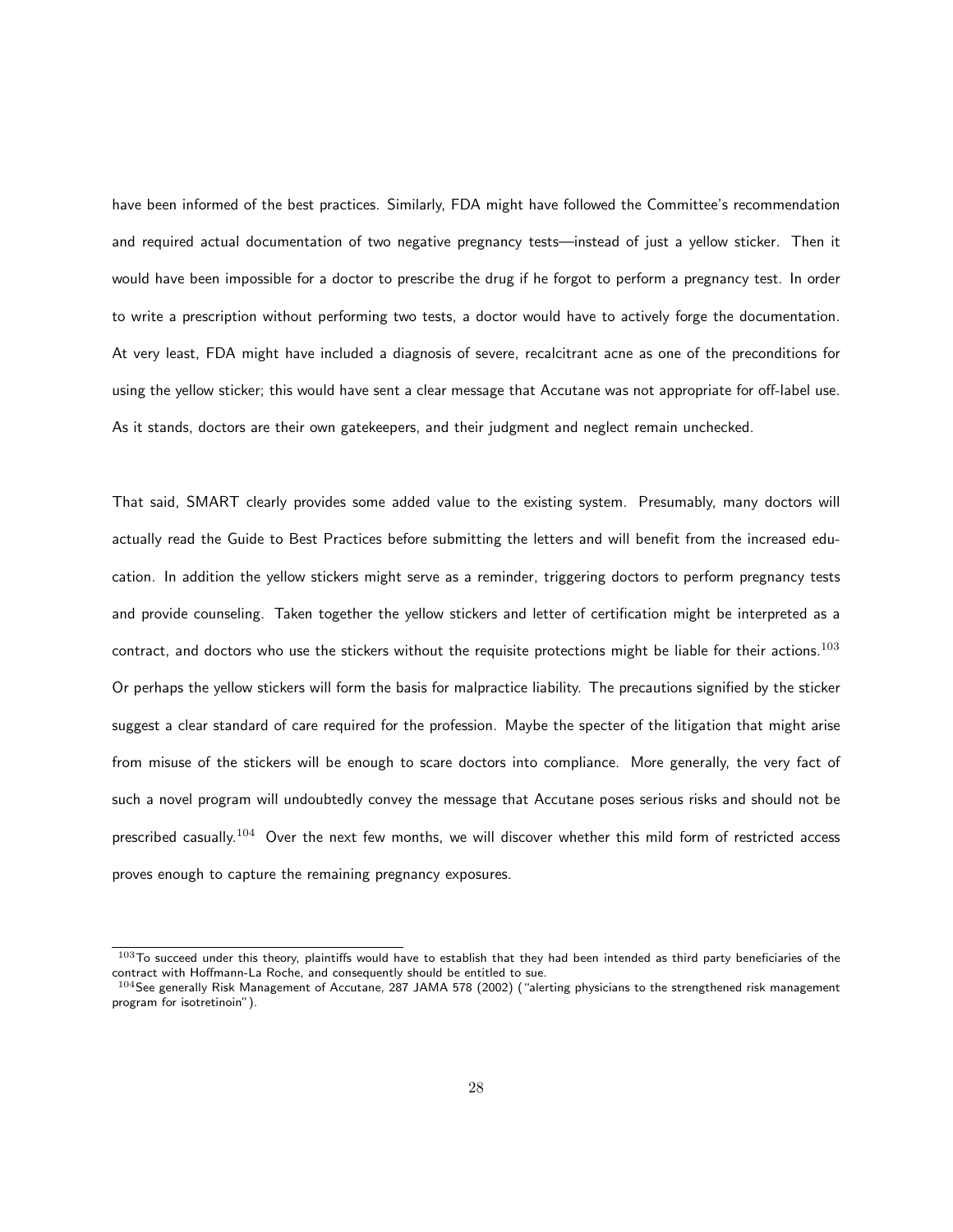## A Brief Sidebar: Accutane Linked to Suicide?

The primary focus of future of Accutane regulation may be mental illness. As of December 31, 2001, 140 Accutane users worldwide (94 in the U.S.) have killed themselves while taking Accutane or within a few months of stopping treatment. Another 257 patients have been hospitalized for severe depression or attempted suicide.<sup>105</sup> Many reported that the symptoms diminished or disappeared after stopping Accutane treatment; several patients found that when they resumed taking the drug, depression returned. Accutane ranks among the top 10 drugs in FDA's database with respect to depression and suicide reports.<sup>106</sup> But the number of reported cases among Accutane users is actually no greater than that in the general population. About 6.1% of persons age15-24 have symptoms of severe depression in any given month. $107$  And adolescents and young adults with severe acne may be particularly prone to depression.<sup>108</sup> This makes for a confusing situation: FDA has collected reports of patients who seem to suffer from depression only while taking Accutane, but there is no increased prevalence of depression in the overall population of users.

Perhaps because of its prior experiences, FDA has been quicker to require Hoffmann-La Roche warn about the possibility of depression and suicide, even in the absence of clear evidence. In June 1985 when FDA mandated a black box warning for Accutane, depression was included as one of the possible side effects that had been reported.<sup>109</sup> In 1997, based on case reports of serious psychiatric disorders, FDA approached Hoffmann-La Roche about heightening the warning. On February 24, 1998 Roche released a new label. The warning began:

 $105$ Duenwald, supra note 9.

 $106$  Diane k. Wysowski, Marilyn Pitts and Julie Beitz, Depression and Suicide in Patients Treated with Isotretinoin, 344 New Eng. J. Med. 460 (2001).

 $107$  Acne Drug Depression Warnings Highlight Need for Expert Care, supra note 7, at 1057.

 $108$ This is a point that Hoffmann-La Roche officials have been quick to point out. See e.g. Julie Brienza, Accutane Maker Warns of Suicide Danger in Patients, Trial, June 1988, at 90 ("Hoffmann-La Roche spokeswoman Kellie McLaughlin said teenagers traditionally suffer from a higher incidence of depression, making it difficult to determine whether the Drug causes depression among its users. She added that the same hormones that contribute to the formation of acne can also contribute to depression").<br><sup>109</sup>The original black box warning is included on Congressman Bart Stupak's

original black box warning is included on Congressman Bart Stupak's web site at http://www.house.gov/stupak/accutane chronology.htm.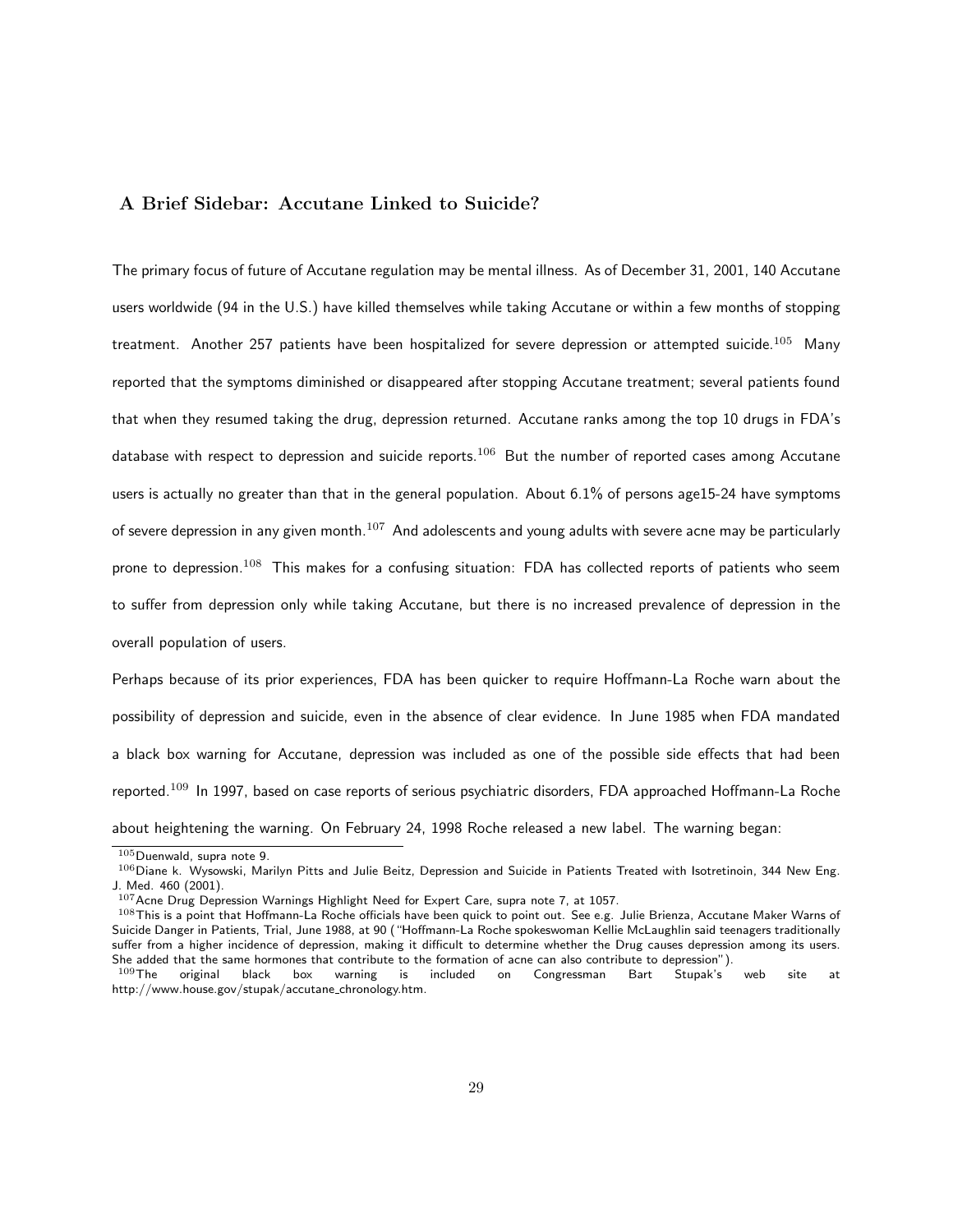Psychiatric Disorders: Accutane may cause depression, psychosis and rarely, suicidal ideation, suicide attempts and suicide. Discontinuation of Accutane therapy may be insufficient; further evaluation may be necessary. No mechanism of action has been established for these events. $^{110}$ 

A month later, the United Kingdom required a similar warning. According to FDA, doctors should simply act as if Accutane causes suicide. $111$ 

More recently, FDA and Hoffmann-La Roche have taken steps aimed directly at informing patients. In March 2001, Hoffmann-La Roche published a medication guide that explains the possible association between suicide and Accutane to patients. The company also unveiled a new informed consent form, which describes the concern about suicide and requires patients inform their doctors of any history of mental illness.  $^{112}$  At monthly visits, doctors should check for signs of depression. This spring the company will send out a new brochure to dermatologists and other prescribing physicians instructing them how to recognize early signs of depression.<sup>113</sup>

But Hoffmann-La Roche has also indicated a familiar reluctance to disclose information. Only in July 1998, 14 months after FDA first approached Hoffmann-La Roche about adding suicide to the warning label, did the agency discover that a French study from 1994 showed an association between Accutane and depression. In March 1997, Roche had added "suicide attempt" to the warning label for Accutane sold in France. Hoffmann-La Roche never shared the information with  $FDA.<sup>114</sup>$ 

In addition, Roche's marketing demonstrated an insensitivity to the suicide concern. In 1998, about the same time that FDA required the risk of suicide appear on the label, Roche released a new advertisement for Accutane which included the following statement: "Effective treatment of severe recalcitrant nodular acne minimizes progressive physical scarring, as well as negative psychosocial effects such as depression and poor self image." On March

 $111$ Duenwald, supra note 9, (quoting Dr. Jonathon Wilkins, Director of Dermatology at FDA's Center for Drug Evaluation and Research).

<sup>112</sup> Bernard A. Schwetz, New Measures to Manage Risks Associated With Accutane, 285 JAMA 1146 (2001).

<sup>113</sup> Rita Rubin, From Acne Drug Maker, a Teen Depression Guide, USA Today, Feb. 26, 2002 at 7D. This was one of the Dermatologic Drugs Advisory Committee's recommendations in September 2000.

 $114$ Bart Stupak, Accutane Chronology, available at http://www.house.gov/stupak/accutane\_chronology.htm.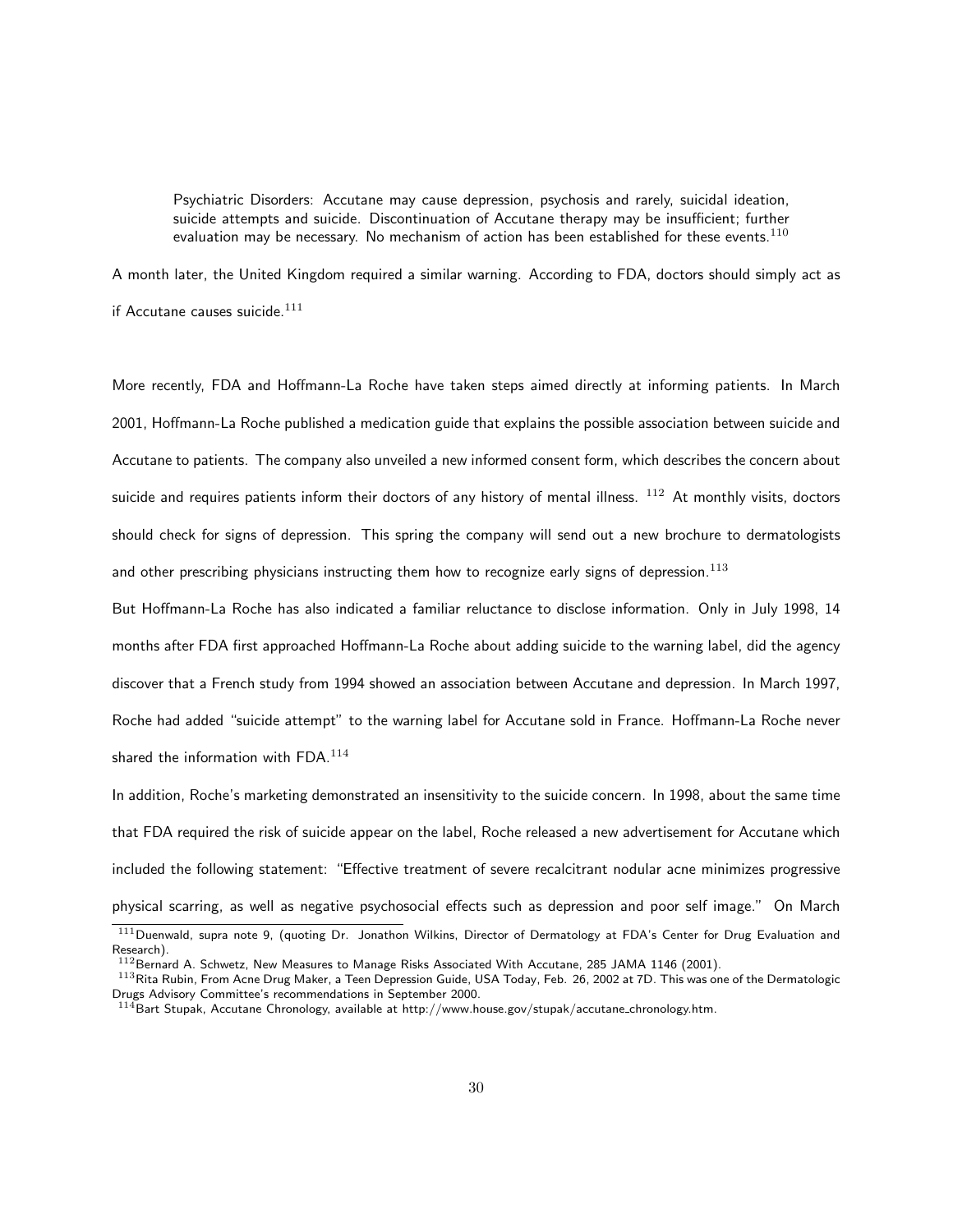5, 1998, FDA sent a warning letter to the company demanding the advertisement be pulled. According to the agency, "Statements in Roche's promotional materials that Accutane therapy will minimize or improve the patient's psychological status, including depression, are false or misleading and promote an unapproved use."<sup>115</sup> And like Accutane-induced birth defects, cases of suicide and depression have generated new adversaries for Hoffmann-La Roche—adversaries driven to take action. The international organization, "Roaccutane/Accutane Action Group," formed in January, 1999. On its website the group describes the mission:

To demand the appointment of an independent national and coordinated international investigation into Accutane/Roaccutane and the manufacturers of the drug, it's executives and key employees, concerning lack of safety standards, inadequate label warnings, knowledge of side effects concealed at launch of product, accuracy or inaccuracy of results disclosed in pre-trial studies, alteration and manipulation of data on side effects, applied by the manufacturers Roche from 1982 to date. $116$ 

One ally of the group is Michigan Congressman Bart Stupak. On May 14, 2000, Stupak's 17 year-old son B.J.

shot himself to death. B.J. had used Accutane, and a few weeks after his death the Stupaks discovered the link to depression. Since then, Bart Stupak has worked hard to publicize what he calls "spontaneous suicides," suicides in seemingly happy people who take Accutane.<sup>117</sup> Shortly after B.J.'s death, Stupak told his story on NBC's "Today Show."<sup>118</sup> In addition, Stupak used his political position to pressure FDA and Hoffmann-La Roche to increase regulation of the Drug. It was Stupak who pushed the company to create an informed consent form and medication guide for patients; on Stupak's urging Hoffmann-La Roche also terminated advertisements aimed at

minors. $119$ 

Stupak's case put Accutane on the Congressional agenda; on December 5, 2000, the House Committee on Gov-

 $115$ Wilkin, supra note 37.

 $117$ Frey, supra note 3.

<sup>118</sup>Ed Silverman, Acne Drug Concerns Head to Congress House Committee to Discuss Suicide Links to Accutane, N.J. Star Ledger, Aug. 15, 2001, at 29.

<sup>&</sup>lt;sup>119</sup>Letter from Bart Stupak, Henry Waxman, Tom Barrett, Sherrod Brown, Marge Roukema, Tom Coburn, Zach Wamp and Ed Bryant, Representatives, U.S. House of Represantives, to Jane Henney, Commissioner, FDA and Patrick Zenner, President and CEO Hoffmann-La Roche (Oct. 11, 2000) (urging FDA to require informed consent form, medication guides, and no advertising to minors); Letter from Patrick Zenner, President and CEO, Hoffmann-La Roche, to Bart Stupak (Oct. 17, 2001) (informing Stupak that Hoffmann-La Roche would voluntarily implement all of the recommended changes). Available at http://www.accutanelitigation.com/congress.htm.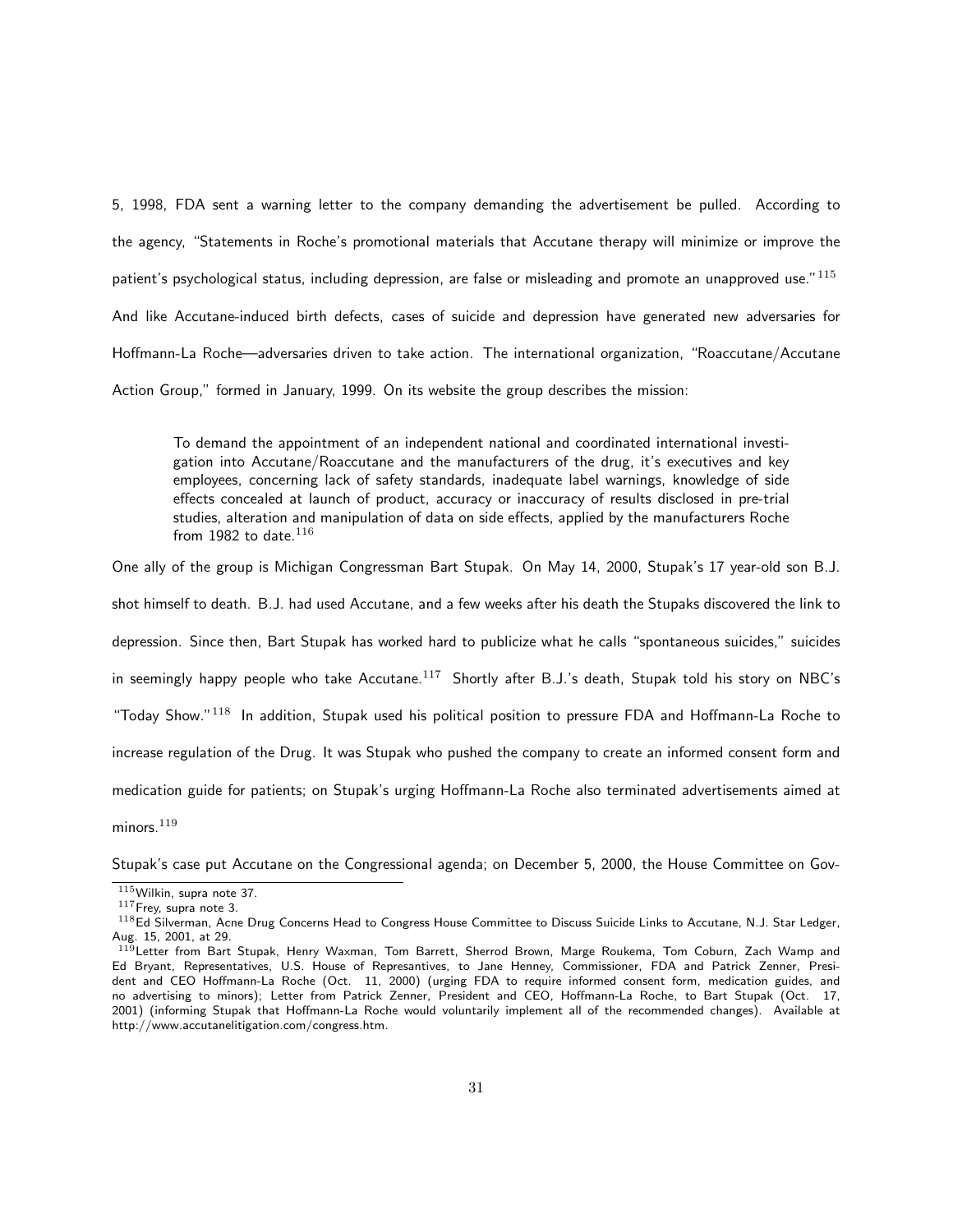ernment Reform held a meeting, "Acne Drug Accutane & It's Alleged Links to Depression and Suicide." The Committee heard testimony from parents of teenagers who committed suicide while taking Accutane. Representatives from FDA, Hoffmann-La Roche, and the American Academy of Dermatology also participated.<sup>120</sup> A Congressional hearing was scheduled for October 2001 to probe whether Hoffmann-La Roche and FDA gave consumers adequate warnings about suicide. Congress postponed the hearing after September 11th.<sup>121</sup>

But in the aftermath of September 11th, one particular case brought the association between Accutane and suicide back into the spotlight. On January 5th, 2002 15-year-old Charles Bishop flew a small plane into an office building in Tampa, Florida. Investigators soon discovered a prescription for Accutane among Bishop's belongings.<sup>122</sup> Toxicology tests by the medical examiner found no Accutane in his blood, but his mother reported that Charles had taken the drug. Mrs. Bishop argued that Accutane might be responsible for her son's behavior.<sup>123</sup> The copy-cat crime, coupled with a suicide note expressing sympathy for terrorists, garnered immediate coverage from all news media; newspapers throughout the country reported the association between Accutane and suicide.<sup>124</sup> According to an analyst quoted in the New Jersey Record, Accutane sales have dropped by ten percent since 2000 because of increased publicity of Accutane-linked suicides.<sup>125</sup> Undoubtedly, the association between Accutane and depression will continue to pose a problem for Hoffmann-La Roche. The manufacturer and FDA continue to struggle with this the highly publicized—but poorly understood—phenomenon.

Lessons to Learn

Without doubt, Accutane is a special drug, one that poses extraordinary challenges for FDA. Nonetheless, FDA's

 $120$ Transcript available at http://www.accutaneaction.com/

<sup>121</sup> Silverman, supra note 118.

<sup>122</sup>Duenwald, supra note 9.

<sup>&</sup>lt;sup>123</sup>Keith Morelli, Final Report Details Boy's Suicide Flight, Tampa Tribune, Mar. 13, 2002, at 1.

<sup>124</sup> See e.g. Carolyn Susman, Accutane Link to Suicide Unconfirmed, Palm Beach Post, Jan. 30, 2002 at 3D; Debra Rosenberg, A Troubled Teenager's Tragic Final Flight, Newsweek, Jan. 21, 2002, at 40; No Drugs Alcohol Found in Pilot's Body, Milwaukee J. Sentinel, Jan. 17, 2002 at 10A.

<sup>125</sup>Lewis Krauskopf, Hoffmann-La Roche's Petition Means Generic Accutane Faces Delay, Record, Feb. 23, 2002, at 3 (quoting Denise Anderson an analyst with Bank Julius Baer inSwitzerland.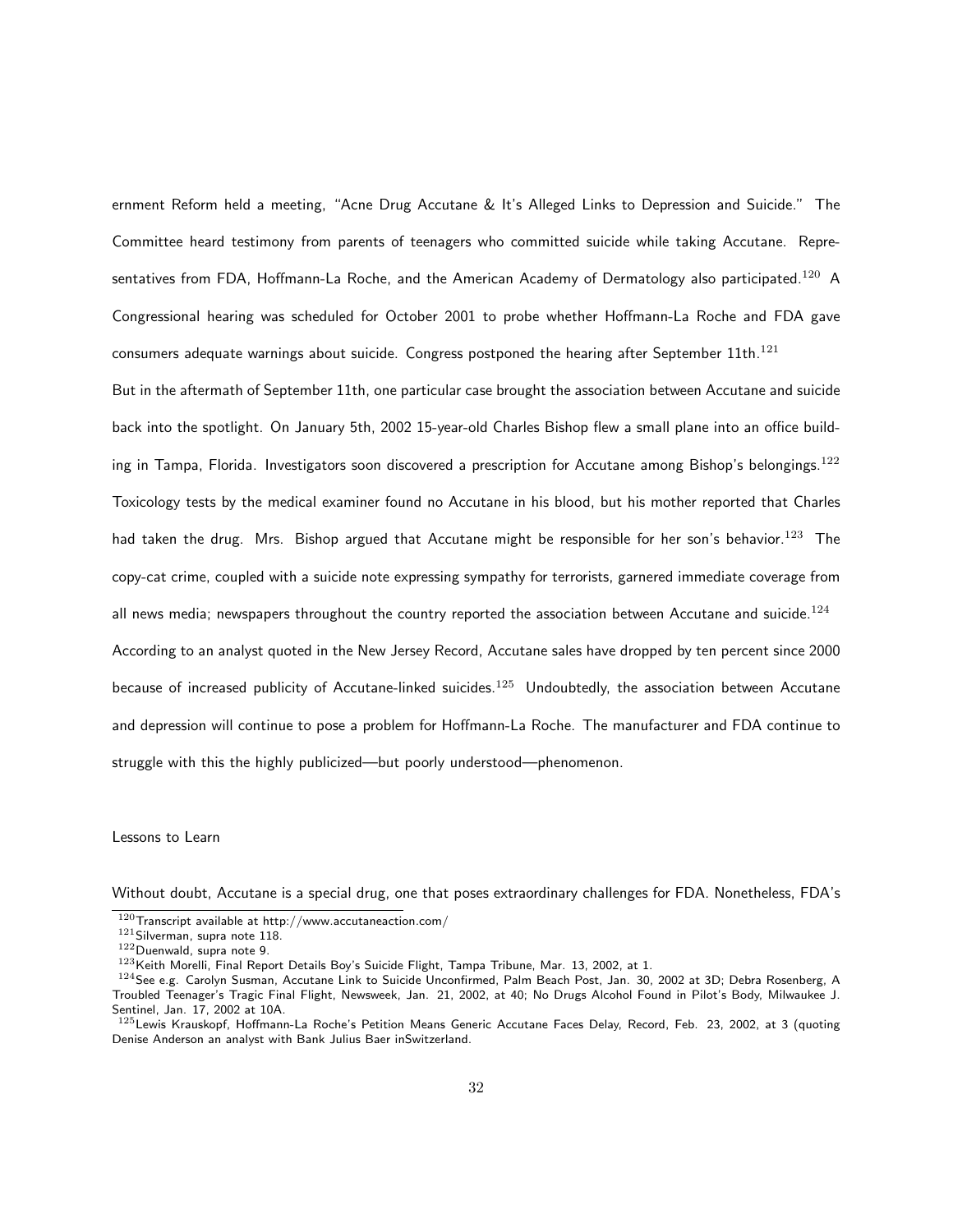experience with Accutane highlights several structural weaknesses in the overall regulatory system. In addition, Accutane's impact extends beyond the patients who have taken it and the company that markets it. By pushing FDA to devise new control techniques, Accutane left its mark on the agency. Although the drug itself remains unique, the story of Accutane provides insight into drug regulation in the United States generally.

It is also worth noting how much of the story has been driven by circumstance. For example, the United States' relative eagerness to approve Accutane must be explained in part by our inexperience with Thalidomide. Had more babies been deformed by Thalidomide—as they were in Europe—fewer would have been exposed to Accutane. Happenstance, like the fact that one teen suicide invoked terrorism or that another was the son of a Congressman, earned tremendous publicity for the potential association between Accutane and depression. Bart Stupak's position in the House of Representatives enabled him to effect marketing changes within a week. And politics have influenced regulation in other ways as well. For example, the controversy surrounding Accutane in the eighties in part derived from the product's relationship to abortion, a politically sensitive issue. In considering where to point fingers in the Accutane story, we should remember that some portions must be owed to fortuity. If we conceive of FDA as a safety net designed to protect consumers, then perhaps Accutane babies might be said to have fallen through the holes. The story of Accutane exposes many of FDA's vulnerabilities. For one, FDA has no authority over doctors or patients, the two groups who ultimately control whether a fetus will be exposed to Accutane. A clear conclusion to be drawn from this story is that Dear Doctor letters and warnings on labels do not effect significant change on the part of healthcare practitioners. This inability to control directly the gatekeepers to prescription drugs poses a real limitation for the agency. Products whose safety depends on behavioral practices will inevitably reach beyond the scope of FDA.

The story also raises fundamental concerns about the advisory committee system put in place by FDA. Are the doctors who would use a particular drug well-suited to decide whether it should be allowed on the market? Accutane provides revenue not only for Hoffmann-La Roche but also for the doctors prescribing it, most of whom